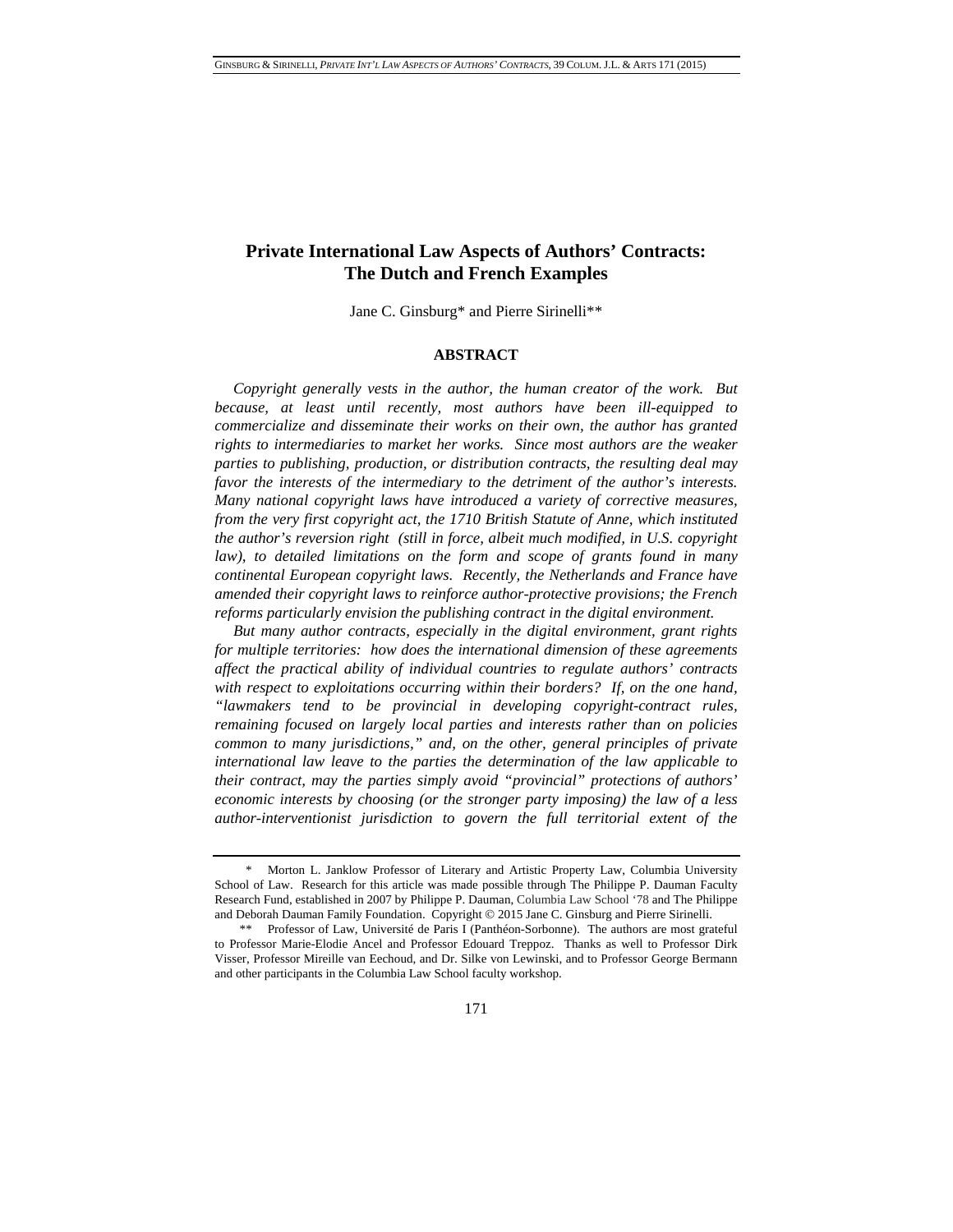### *transfer?*

*This Article will first discuss two examples of reforms of copyright-contract law, then will consider the extent to which private international law rules may render these reforms largely ineffective for authors who grant rights for multiple territories. Finally, we will propose private international law approaches that preserve local author-protective contract restrictions without rendering the implementation of the international agreement unduly cumbersome or unpredictable. We recognize that our approach departs from classic, contentneutral, private international law rules, because it seeks to impose a particular outcome. But content-neutral choice of law rules are what create the problem that provoked this examination in the first place: the rule of "party autonomy," that directs courts to look to the law the parties choose for their contract enables the stronger party to avoid weaker party protections simply by submitting the contract to a less-constraining national law. The proposed rule remains within the general private international law (nonsubstantive) framework because it in no way instructs states to adopt author-protective measures. It simply endeavors to ensure, if a state does determine to recalibrate the balance of power between authors and exploiters, that the contract not set the state's efforts to protect its resident authors to naught.*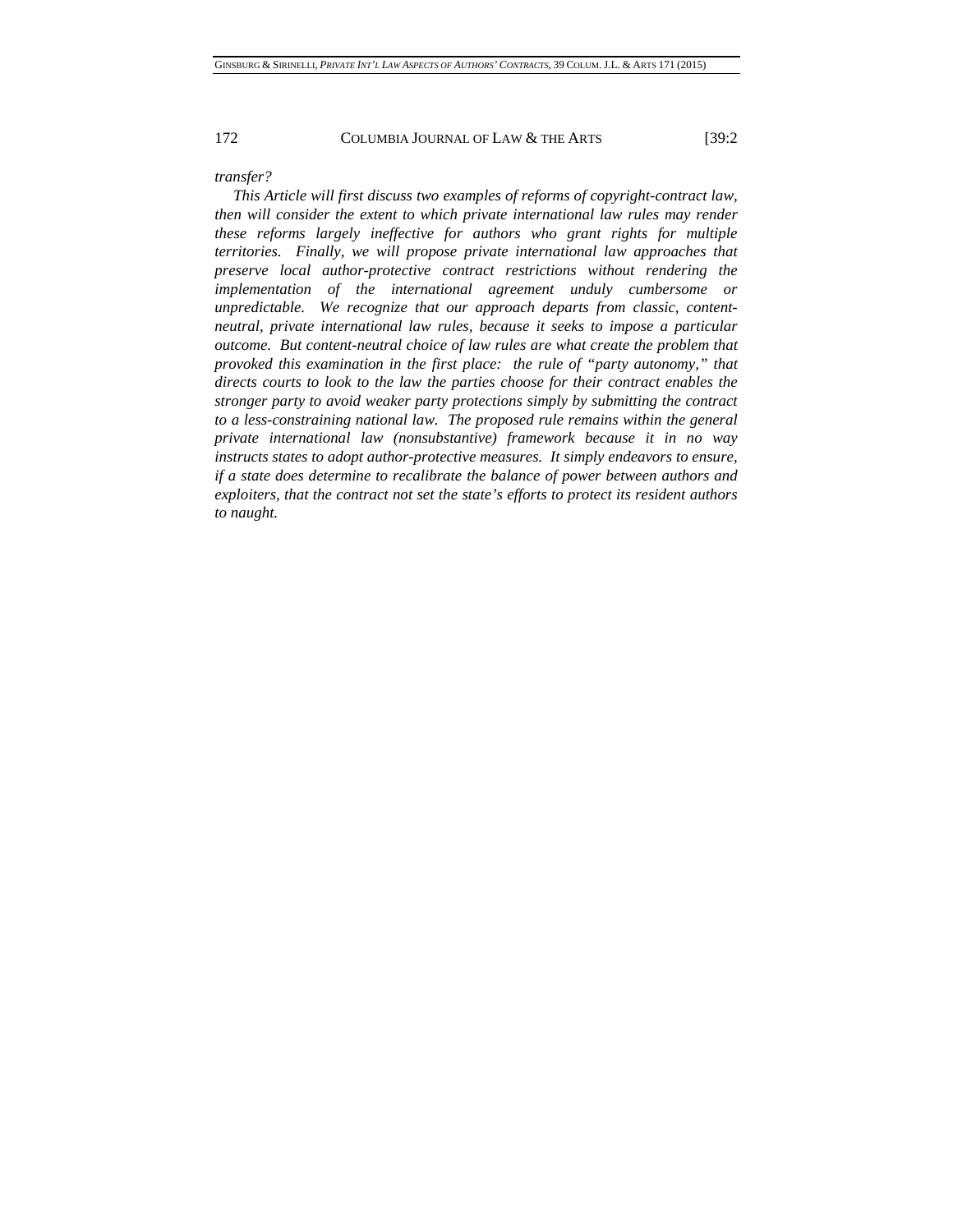### **INTRODUCTION**

Copyright generally vests in the author, the human creator of the work.<sup>1</sup> But because, at least until recently, most authors have been ill equipped to commercialize and disseminate their works on their own, the author has granted rights to intermediaries to market her works. Since most authors are the weaker parties to publishing, production, or distribution contracts, the resulting deal may favor the interests of the intermediary to the detriment of the author's. Many national copyright laws have introduced a variety of corrective measures, from the very first copyright act, the 1710 British Statute of Anne, which instituted the author's reversion right<sup>2</sup> (still in force, albeit much modified, in U.S. copyright  $law<sup>3</sup>$ ), to detailed limitations on the form and scope of grants found in many continental European copyright laws.<sup>4</sup> Recently, the Netherlands and France have amended their copyright laws to reinforce author-protective provisions; the French reforms particularly envision the publishing contract in the digital environment.

But many author contracts, especially in the digital environment, grant rights for multiple territories: how does the international dimension of these agreements affect the practical ability of individual countries to regulate authors' contracts with respect to exploitations occurring within their borders? If, on the one hand, "lawmakers tend to be provincial in developing copyright-contract rules, remaining focused on largely local parties and interests rather than on policies common to many jurisdictions,"<sup>5</sup> and, on the other, general principles of private international law leave to the parties the determination of the law applicable to their contract, may the parties simply avoid "provincial" protections of authors' economic interests by choosing (or the stronger party imposing) the law of a less authorinterventionist jurisdiction to govern the full territorial extent of the transfer?

 5. Paul Edward Geller, *International Copyright: The Introduction*, *in* INTERNATIONAL COPYRIGHT LAW AND PRACTICE *supra* note 4, at INT–259.

 <sup>1.</sup> Some countries, however, including the United States and the Netherlands, vest copyright in works made by employees in the course of their employment in the employer, who may often be a juridical person.

 <sup>2.</sup> Act for the Encouragement of Learning (Statute of Anne), 1710, 8 Ann., c. 19, § 11 (U.K.) ("[T]he sole right shall return to the author" if still living at the expiration of the initial fourteen year copyright term.).

 <sup>3. 17</sup> U.S.C. § 203 (2012) (creating the inalienable right to terminate grants thirty-five years after the execution of the contract).

<sup>4</sup>*. See, e.g.*, Loi 92-597 du 1 juillet 1992 [Code of Intellectual Property], JOURNAL OFFICIEL DE LA REPUBLIQUE FRANÇAISE [J.O.], July 3, 1992, arts. L. 131-1-132-30 [hereinafter French Code of Intellectual Property]; Germany, Gesetz über Urheberrect und verwandte Schutzrechte (Urheberrechtsgesetz) [Copyright Act], Sept. 9, 1965, §§ 31–32(B), 36 [hereinafter German Copyright Act]; Belgium, Loi Relative au Droit D'Auteur et aux Droits Voisins [Law on Copyright and Neighboring Rights] of June 30, 1994 (as amended by the Law of Apr. 3, 1995), arts. 3, 11, 24, 26, 55 [hereinafter Belgian Law on Copyright and Neighboring Rights]. For an analysis of particular national laws' provisions on authors' contracts, see, e.g., INTERNATIONAL COPYRIGHT LAW AND PRACTICE (Lionel Bently ed., LexisNexis 2015). On amendments to the German author-protective provisions, see, e.g., William R. Cornish, *The Author as Risk-Sharer*, 26 COLUM. J.L. & ARTS 1, 8–16 (2002); Wilhelm Nordemann, *A Revolution of Copyright in Germany*, 49 J. COPYRIGHT SOC'Y U.S.A. 1041 (2002); *see generally*, Paul Katzenberger, *Protection of the Author as the Weaker Party to a Contract under International Copyright Contract Law*, 19 I.I.C. 731 (1988).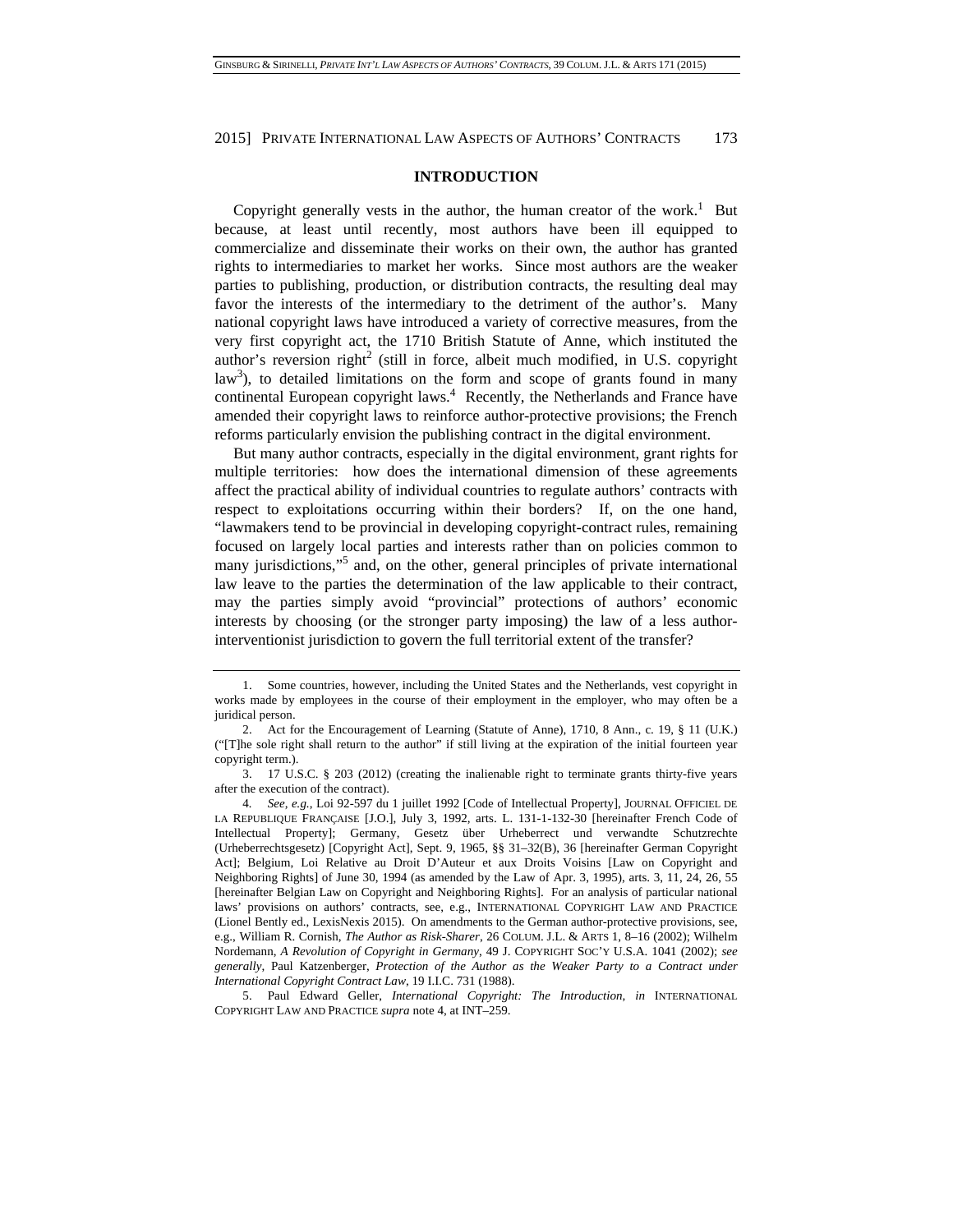This Article will in Part I discuss two examples of reforms of copyright-contract law; Part II will then consider (A) the extent to which private international law rules may render these reforms largely ineffective for authors who grant rights for multiple territories, and (B) will propose private international law approaches that preserve local author-protective contract restrictions without rendering the implementation of the international agreement unduly cumbersome or unpredictable.

# **I. SUBSTANTIVE PROVISIONS OF THE DUTCH AND FRENCH LAWS ON AUTHORS' CONTRACTS**

### **A. DUTCH COPYRIGHT CONTRACT ACT<sup>6</sup>**

Under Dutch law, employers are the copyright owners of employee-created works.<sup>7</sup> But the Dutch version of works made for hire does not extend to works by freelance creators. As to nonemployee authors, the new copyright law announces a principle of strict interpretation of the scope of contracts: the grant "shall comprise only the rights that are stated in the deed or that necessarily derive from the nature and purpose of the title or the grant of the license."8 This provision confirms prior case law narrowly interpreting the scope of grants in the context of modes of exploitation developed after the conclusion of the contract.<sup>9</sup> By contrast, in some countries, in the absence of a statutory rule of interpretation, courts treat the scope of copyright licenses as a question of contract law.10

The Dutch law contains several nonwaivable provisions assuring authors "fair compensation."11 As a general rule, contracts are to stipulate fair compensation for grants of rights of exploitation, and the Minister of Education, Culture and Science is to "determine the amount of fair compensation for a specific sector and for a certain period of time" upon the "joint request of an association of makers existing in the relevant sector and a commercial user or an association of commercial users. This request shall contain jointly agreed advice regarding fair compensation and a

 <sup>6.</sup> Wet auteurscontractenrecht [Copyright Contract Act of June 30, 2015] Stb. 2015, p. 257, http://www.ipmc.nl/en/topics/new-copyright-contract-law-netherlands [http://perma.cc/6F72-37PD] (Visser Schapp & Kreijger trans.) (amending the Dutch Copyright Act of 1912) [hereinafter Dutch Copyright Contract Act]. Thanks to the law firm of Visser Schaap & Kreijger for the English translation of the Act.

 <sup>7.</sup> Auteurswet [Dutch Copyright Act of 1912] Stb. 1912, p. 308 art. 7 [hereinafter Dutch Copyright Act].

 <sup>8.</sup> Dutch Copyright Contract Act art. 1A (modifying art. 2 of the Dutch Copyright Act).

<sup>9</sup>*. See, e.g.*, Dist. Ct. Amsterdam 24 Sept. 1997, AMI 1997, 9, p. 194, NJV (Freelancers/ Volkskrant newspaper) (holding that a 1980s publishing contract did not cover digital exploitations).

<sup>10.</sup> For example, in the United States the rule of interpretation is considered a matter of state contract law, which may lead to different outcomes. *Compare* Cohen v. Paramount Pictures, 845 F.2d 851 (9th Cir. 1988) *with* Boosey & Hawkes v. Disney, 145 F.3d 481 (2d Cir. 1998) (both interpreting the scope of synchronization licenses and reaching different conclusions as to the extension of the licenses to cover distribution of videocassettes to the public).

 <sup>11.</sup> Dutch Copyright Contract Act art. 25h(1) (non waivability). Art. 45d(2), however, excludes video on demand from the principal director's and screenwriter's statutory rights to fair compensation. The rationale for this exclusion is unclear.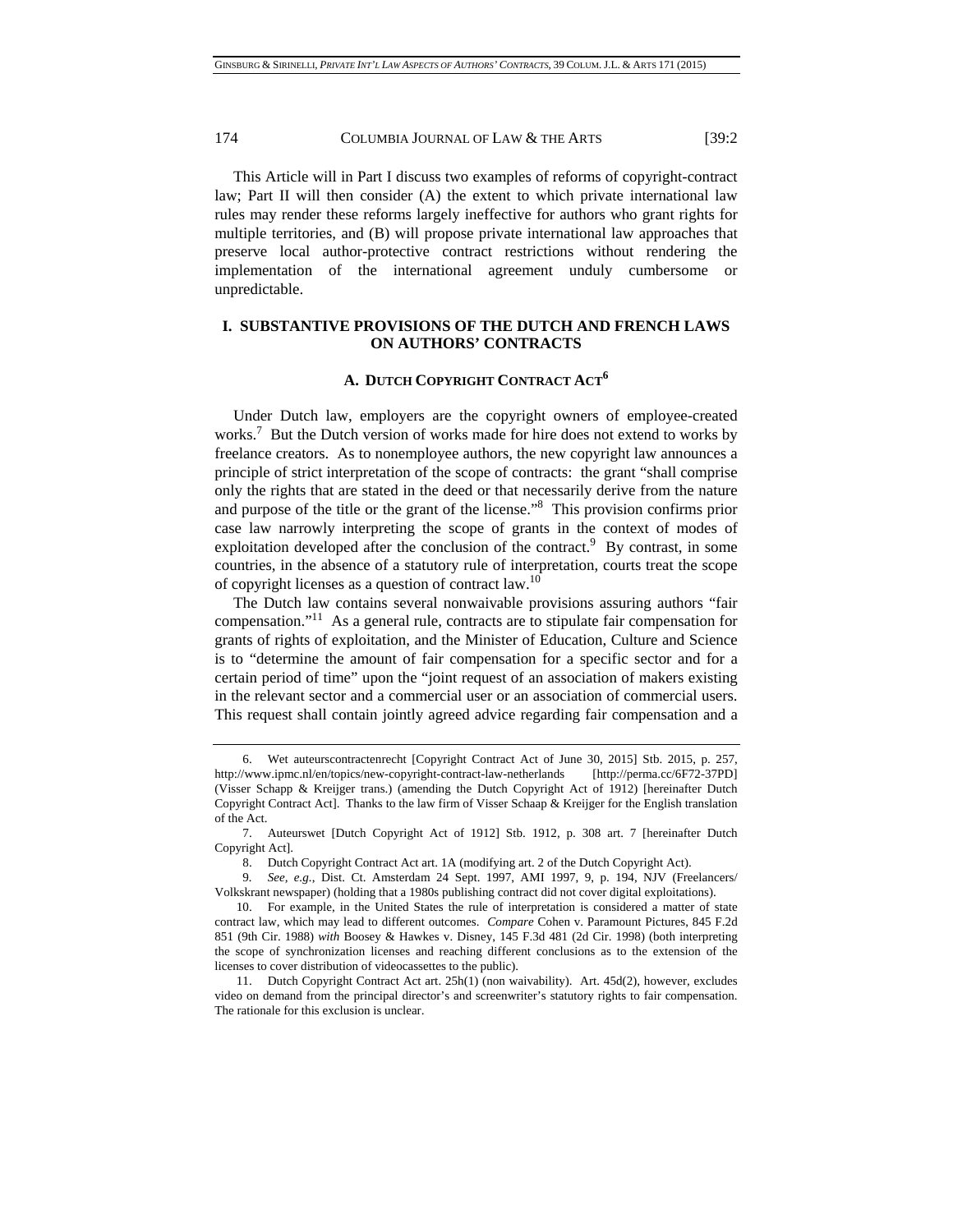clear definition of the sector to which the request relates."12 The law's "bestseller clause" provides for additional compensation when "the agreed compensation is seriously disproportionate to the proceeds from the exploitation of the work," although the law does not define "seriously disproportionate."<sup>13</sup> (The German copyright law has long had such a clause, so case law under that provision may provide some guidance.)<sup>14</sup> The law provides a further source of remuneration when the contract explicitly covers uses unknown at the time of contracting: the original grantee or its successor(s) must provide additional compensation for those new uses.15

The law reverts rights to the author upon notifying the grantee "if the other party to the contract does not sufficiently exploit the copyright to the work within a reasonable period after having concluded the contract, or does not sufficiently exploit the copyright after having initially performed acts of exploitation."16 While the reversion right may not be waived, the law does not define these terms. Perhaps the dispute resolution committees the law establishes will resolve these and other issues that the law leaves open.<sup>17</sup>

# **B. FRENCH LAW LIMITATIONS ON THE SCOPE OF AUTHORS' CONTRACTS**

The French Code of Intellectual Property safeguards authors against leonine transfers in a variety of ways. In addition to mandating that publishing contracts, performance rights contracts, and audiovisual production contracts be in writing,<sup>18</sup> the law further requires that each right granted be distinctly specified in the contract, and that the scope of the grant be defined with respect to its purpose, its geographic extent, and its duration.<sup>19</sup> As a general rule, authors are to receive royalties, rather than a lump sum payment; the law lists limited instances in which a flat fee is permitted.<sup>20</sup> Amendments to the statutory provisions on publishing contracts, introduced at the end of 2014, further detail authors' rights in print and digital editions of literary works.<sup>21</sup> These modifications seek to ensure that publishers will in fact exercise the rights that authors grant them, and will fairly account to authors for the fruits of those exploitations. Failure to publish the work within a certain time, or to pursue the exploitation of the rights in a consistent manner (*exploitation permanente et suivie*), or to reissue a book that has gone out

<sup>12</sup>*. Id.* art. 25c.

<sup>13</sup>*. Id.* art. 25d.

 <sup>14.</sup> German Copyright Act art. 32a (as last amended by Article 8 of the Act of 1 October 2013 (Federal Law Gazette Part I, p. 3714)).

 <sup>15.</sup> Dutch Copyright Contract Act art. 25c(6).

<sup>16</sup>*. Id.* art 25e.

<sup>17</sup>*. Id.* art 25g.

 <sup>18.</sup> French Code of Intellectual Property art. L131-2. U.S. copyright law requires that the grant of any exclusive right must be in writing and signed by the grantor. 17 U.S.C. § 204(a) (2012).

 <sup>19.</sup> French Code of Intellectual Property art. L131-3. The author may grant rights for future modes of exploitation unknown at the time of the contract, but such a grant must be explicit, and must provide for a share in the profits of the new form of exploitation. *Id.* art. L131-6.

<sup>20</sup>*. Id.* art. L131-4, L132-6.

<sup>21</sup>*. Id.* art. L132-17-1 et seq.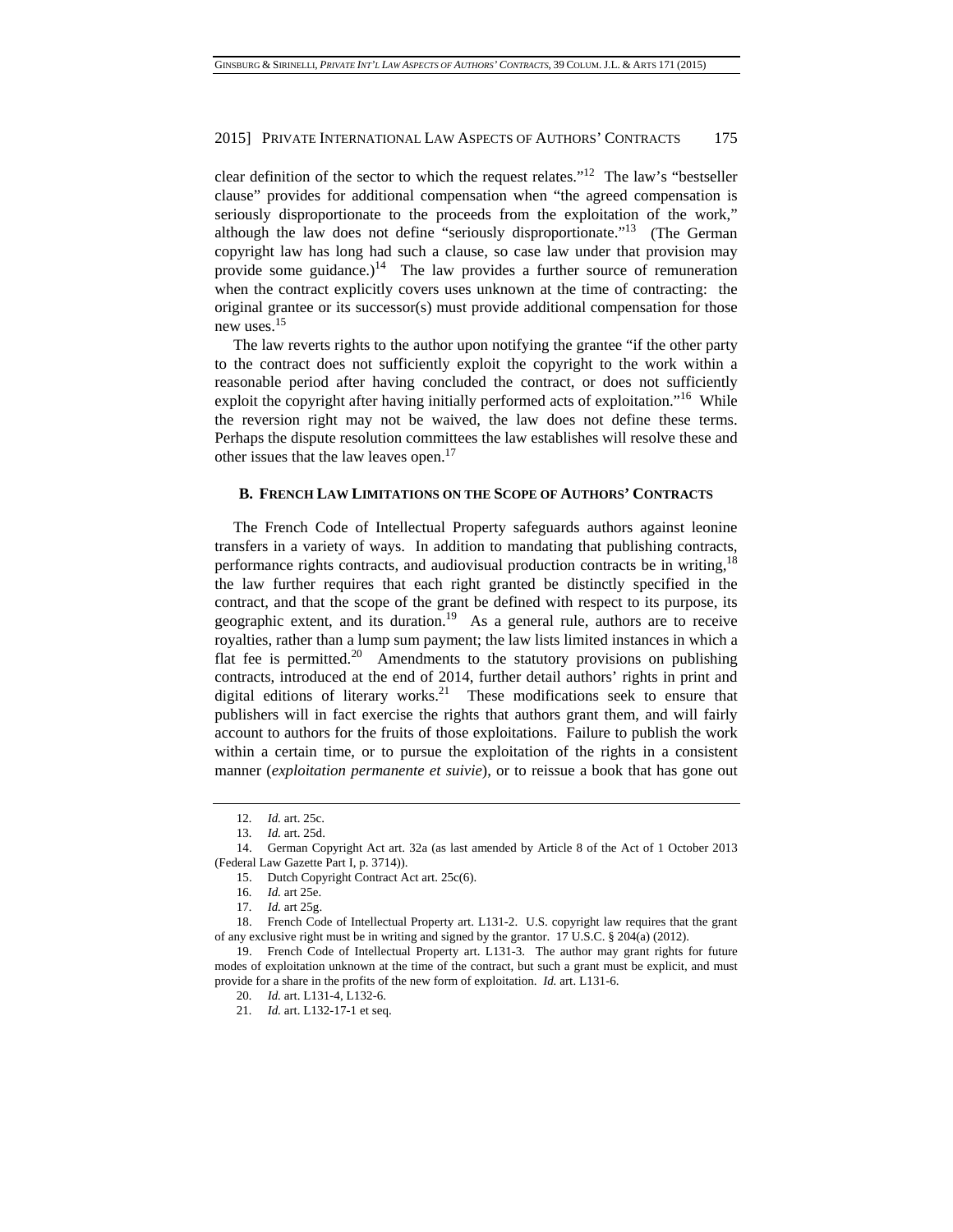of print, will result in reversion of print or electronic rights to the author.

The new provisions require the grant to distinguish print from digital editions (any contract that grants digital rights but fails to include a distinct section regarding their exploitation will be void), and impose additional author protections with respect to the latter.<sup>22</sup> Notably, the contract must guarantee authors "just and fair remuneration" for all the revenues deriving from the commercialization and dissemination of digital editions.<sup>23</sup> The law acknowledges the possibility of flat fee payments, but significantly constrains the circumstances under which publishers may avail themselves of that form of remuneration: the law expressly prohibits grants of all digital rights and over all forms of exploitation. Rather, flat fee payments "are allowed only for a specific operation, and every new operation for which a flat fee is permitted requires a renegotiation of the fee.<sup> $24$ </sup> In addition, contracts granting electronic rights must include a clause providing for periodic review of the economic conditions of the grant; $^{25}$  an accord between associations of authors and of publishers will determine the frequency of the reviews and will provide guidelines for dispute resolution.<sup>26</sup> The law also promotes the development of digital editions: a grantee that fails to disseminate a digital edition within the time set out in an accord between associations of authors and of publishers will lose those rights back to the author.<sup>27</sup> Moreover, and rather unusually, the law applies even to contracts concluded before the law's effective date: for two years after the law's entry into force, the law empowers authors to demand that the publisher produce a digital edition; the publisher's failure to do so within three months following proper notification results in reversion of the digital rights to the author.<sup>28</sup>

# **II. PRIVATE INTERNATIONAL LAW CONSEQUENCES OF THE DUTCH AND FRENCH LAWS ON AUTHORS' CONTRACTS**

### **A. APPLICATION OF STATUTORY AND GENERAL PIL RULES**

Before we examine the specific cases of the Dutch and French laws, we recall

 Le forfait ne peut être justifié que pour une opération déterminée et toute nouvelle opération permettant le recours à un forfait s'accompagne de sa renégociation. »

<sup>22</sup>*. Id.* art. L132-17-1: « Lorsque le contrat d'édition a pour objet l'édition d'un livre à la fois sous une forme imprimée et sous une forme numérique, les conditions relatives à la cession des droits d'exploitation sous une forme numérique sont déterminées dans une partie distincte du contrat, à peine de nullité de la cession de ces droits. »

<sup>23</sup>*. Id.* art. L132-17-6.

<sup>24</sup>*. Id*. « Dans les cas prévus de recours à un forfait, ce dernier ne saurait être versé à l'auteur en contrepartie de la cession de l'ensemble de ses droits d'exploitation sous une forme numérique et pour tous les modes d'exploitation numérique du livre. Dans les cas de contributions à caractère accessoire ou non essentiel mentionnés au 4° de l'article L. 131-4, une telle cession est possible.

<sup>25</sup>*. Id.* art. L132-17-7.

<sup>26</sup>*. Id.* art. L132-17-8(8).

<sup>27</sup>*. Id.* art. L132-17-5.

 <sup>28.</sup> Ordonnance n° 2014–1348 du 12 Novembre 2014, JOURNAL OFFICIEL DE LA REPUBLIQUE FRANÇAISE [J.O.], Nov. 13, 2014, p. 19101, art. 9. Articles 11 and 12 provide for application of other author protections to contracts concluded before the law's effective date. *Id.* art. 11–12.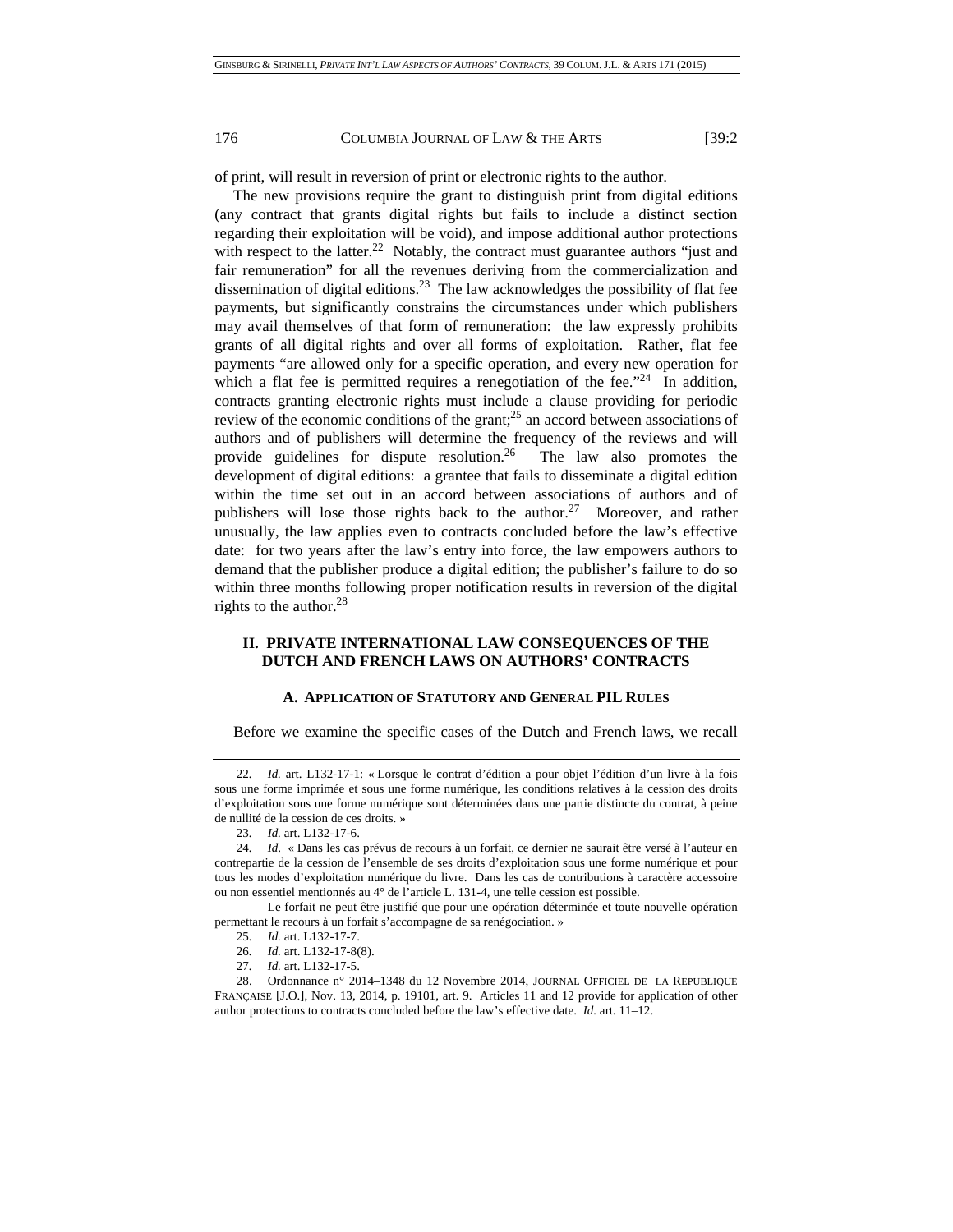some general rules of private international law and copyright contracts. The determination of applicable law first turns on the characterization of the issue. Matters of substantive copyright law, including the rights conveyed by the contract, are governed by the *lex protectionis*, or law of the country for which protection is sought, i.e., where the work is exploited.<sup>29</sup> Matters of contract are submitted to the law chosen by the parties to the contract (if the contract includes a choice of law provision) or to the law of the country in which the contractual relationship is localized. In the EU, the Rome I Regulation establishes criteria for identifying the law governing the contract (*lex contractus*).30

In the case of copyright contracts, defining which matters come within the domain of a national copyright law and which fall within the domain of the law of the contract is an exercise fraught with controversy. The respective rights of the parties to the contract may resolve differently depending on which law applies. In particular, if national law prohibits the transfer of certain rights—such as moral rights or rights to modes of exploitation unknown at the time of the contract's conclusion—may an author nonetheless grant the right in full for all territories if she and her co-contractantchoose the law of a country that permits such transfers?<sup>31</sup> Or, suppose the national copyright law conditions the validity of a transfer of rights on compliance with obligations respecting the mode of payment or of execution of the contract. For example, the new French law on publishing contracts provides for a reversion of rights if the grantee fails to exercise them within a given period.<sup>32</sup> Moreover, as seen in both the Dutch and the French laws, national copyright laws may permit the grant of rights in new modes of exploitation, but require additional payment in return.<sup>33</sup> Or suppose the national law conditions the validity of the transfer on compliance with certain formal prerequisites, such as that the contract be in writing and signed by the author, or that the contract distinctly identify each mode of exploitation for which it transfers rights.<sup>34</sup> Or suppose the national copyright law sets out a rule of interpretation calling for strict construction of

 <sup>29.</sup> ALI Principles of Intellectual Property § 301 (2008); European Max Planck Group on Conflict of Laws in Intellectual Property, Principles on Conflict of Laws in Intellectual Property art. 3:102 (2011) [hereinafter CLIP].

 <sup>30.</sup> REGULATION (EC) No 593/2008 OF THE EUROPEAN PARLIAMENT AND OF THE COUNCIL of 17 June 2008 on the law applicable to contractual obligations [hereinafter Rome I].

<sup>31</sup>*. See, e.g.*, Belgian Law on Copyright and Neighboring Rights art. 3(1)(6) (only the clause is void, not the contract as a whole); French Code of Intellectual Property art. L121-1(3) (moral rights are inalienable).

 <sup>32.</sup> French Code of Intellectual Property art. L132-17-2 (III) (« III.- La cession des droits d'exploitation sous une forme numérique est résiliée de plein droit lorsque, après une mise en demeure de l'auteur adressée par lettre recommandée avec demande d'avis de réception, l'éditeur ne satisfait pas dans un délai de six mois à compter de cette réception, aux obligations qui lui incombent à ce titre. »); art. L132-17-5 (« Lorsque l'éditeur n'a pas procédé à cette réalisation, la cession des droits d'exploitation sous une forme numérique est résiliée de plein droit. »).

 <sup>33.</sup> Dutch Copyright Contract Act art. 25c(6); French Code of Intellectual Property art. L131-6 (« La clause d'une cession qui tend à conférer le droit d'exploiter l'oeuvre sous une forme non prévisible ou non prévue à la date du contrat doit être expresse et stipuler une participation corrélative aux profits d'exploitation. »)

<sup>34</sup>*. See, e.g.*, 17 U.S.C § 204(a) (2012) (transfer of exclusive rights, to be valid, requires a writing signed by author or copyright owner); French Code of Intellectual Property arts. L. 131-3(1).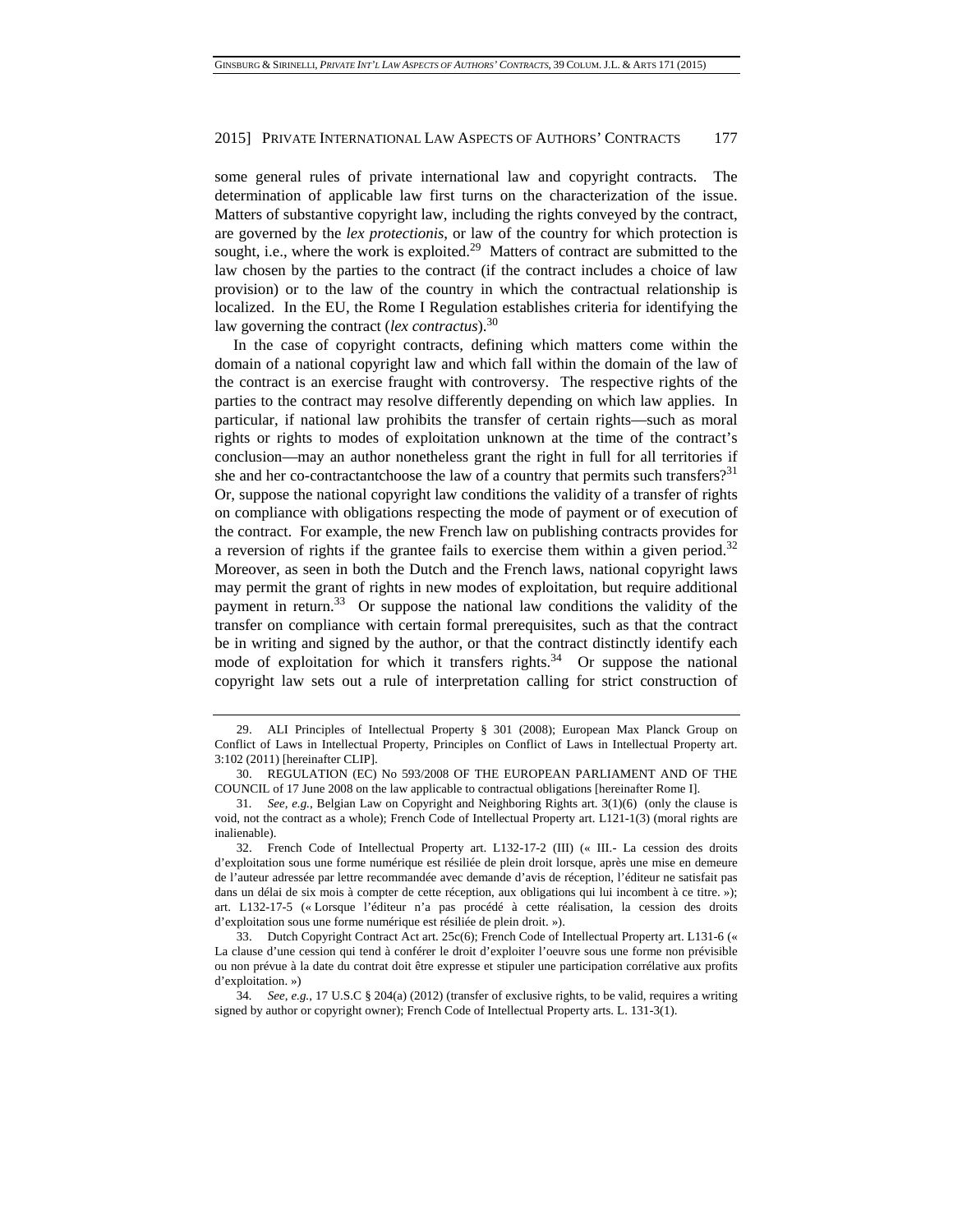copyright contracts, as we have seen in the Dutch law.35

Outcomes may be more predictable if it is clear from the outset whether the issue is characterized as one of substantive copyright law, or instead as one of contract law. But, in addition to the difficulties of distinguishing the respective domains, general rules of private international law inject a further complication: characterization typically comes within the judicial competence of the forum, and different national courts may adopt different characterizations of the same issue (with consequently different results).<sup>36</sup> One can anticipate that, as the stronger party, the exploiter might avoid the application of author-protective copyright laws by imposing a choice of forum clause that will ensure the competence of a court likely to characterize the dispute as one of contract rather than of substantive copyright law. By the same token, the choice of forum clause might select a country unlikely to find that the law of the contract (assuming the national law of the forum is different) violates its fundamental public policies.

National copyright laws, however, might remove this layer of analysis by anticipating the international dimension of copyright transfers and articulating when the national law will nonetheless apply, in effect designating the national author-protective rules as of overriding mandatory application. This technique will instruct local courts as to which law governs. If the question of the scope of the contract comes before another jurisdiction, those courts' application of the foreign rule will depend on whether the relevant jurisdiction acknowledges another state's mandatory rules.<sup>37</sup> The 2015 Dutch copyright amendments and the 2002 German copyright amendments that inspired it offer examples of this approach. As we will see, the answers to the questions whether local authors (or indeed foreign authors as well) will obtain the protections of local law when their works are exploited within a given territory may differ based on those countries' (and foreign fora's) approaches to identifying the applicable law.

### **1. Territorial Application of the Dutch Law on Authors' Contracts**

The Dutch law specifies the circumstances under which its author-protective provisions will apply, in the event that the contract contains a choice of law clause designating the governance of the contract by a law other than that of the Netherlands, or in the event that the contract does not contain a choice of law

 <sup>35.</sup> Dutch Copyright Contract Act art. 2(3) ("Whole or partial assignment, as well as the grant of an exclusive licence, may only be effected by means of a deed executed for that purpose. The assignment or the grant of an exclusive licence shall comprise only the rights that are stated in the deed or that necessarily derive from the nature and purpose of the title or the grant of the licence.")

<sup>36</sup>*. See, e.g.*, ALI Principles of Intellectual Property, Introduction (2008) ("The Principles . . . leave to the forum general issues of private international and procedural law, such as those concerning standing, characterization . . . ."). In the E.U., the Court of Justice has ruled that the characterization of a dispute as in contract or in tort is a matter of E.U. law. *See* Case C-548/12, Brogsitter v. Fabrication de Montres Normandes, 2014 E.C.R. 148.

 <sup>37.</sup> On giving effect to a third country's mandatory rules, see, e.g., ALI Principles of Intellectual Property § 323 (2008); CLIP art. 3:901(1) (2011).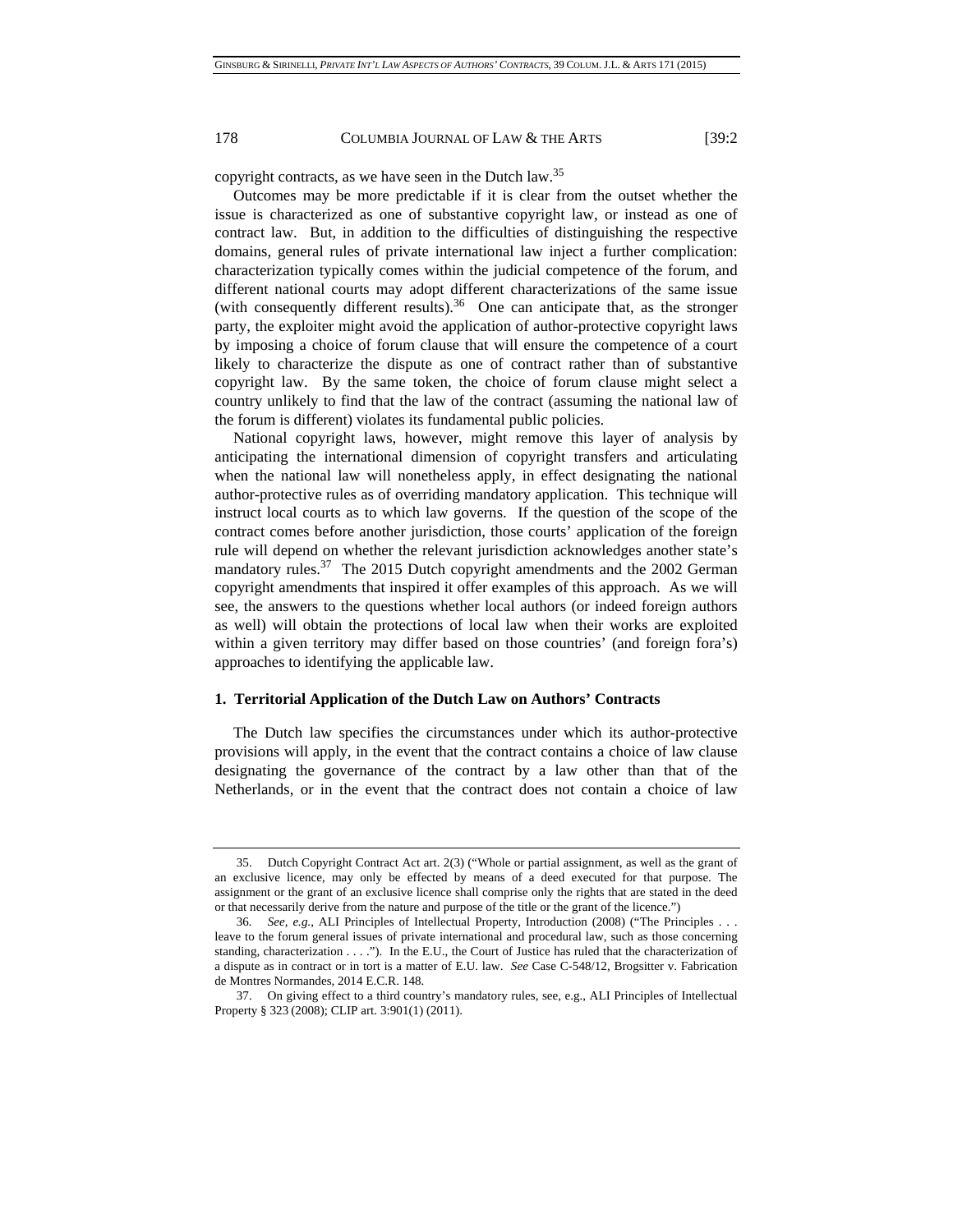clause.38 The law thus follows neither the *lex contractus* approach that leaves to the parties' choice the law applicable to the modalities of the transfer, nor a full *lex protectionis* approach through which the law of each country for which rights are granted determines both the scope of the grant of rights and the conditions on their transfer.

#### Article 25h

. . .

2. Regardless of the law that governs the contract, the provisions of this chapter shall apply if:

a. the contract would have been governed by Dutch law when no applicable law had been chosen; or

b. the acts of exploitation take place or should take place wholly or predominantly in the Netherlands.<sup>39</sup>

The text goes on to provide that the Dutch rules for authors' copyright contracts will apply if "the contract would have been governed by Dutch law when no applicable law had been chosen," i.e., if the contract were localized in the Netherlands.40 The text implicitly refers to article 4 of the European Union's Rome I Regulation on the law applicable to contractual obligations.<sup>41</sup> Article 4 of the Rome I Regulation provides in relevant part:

Article 4: Applicable law in the absence of choice

1. To the extent that the law applicable to the contract has not been chosen in accordance with Article 3 . . . , the law governing the contract shall be determined as follows:

(a) a contract for the sale of goods shall be governed by the law of the country where the seller has his habitual residence;

(b) a contract for the provision of services shall be governed by the law of the country where the service provider has his habitual residence . . . ;

2. Where the contract is not covered by paragraph 1 or where the elements of the

Article 32b

The application of Articles 32 and 32a [on equitable remuneration and redress of "conspicuous disproportion" in authors' remuneration] shall be compulsory

1. if German law would be applicable to the exploitation agreement in the absence of a choice of law, or

2. to the extent that the agreement covers significant acts of exploitation within the territory to which this Act applies.

According to one of the leading commentators on the German copyright law, the purpose of this provision "was to protect the remuneration rights in section 32a against circumvention by resort to foreign laws." Paul Katzenberger, sec. 32b, No. 3, in URHEBERRECHT KOMMENTAR (Gerhardt Schricker & Ulrich Loewenheim eds., 4th ed. 2010).

39. Dutch Copyright Contract Act art. 25h.

41. Rome I.

 <sup>38.</sup> The Dutch law appears to be inspired by art. 32(b) of the German Copyright Act which provides:

Compulsory application

<sup>40</sup>*. Id*.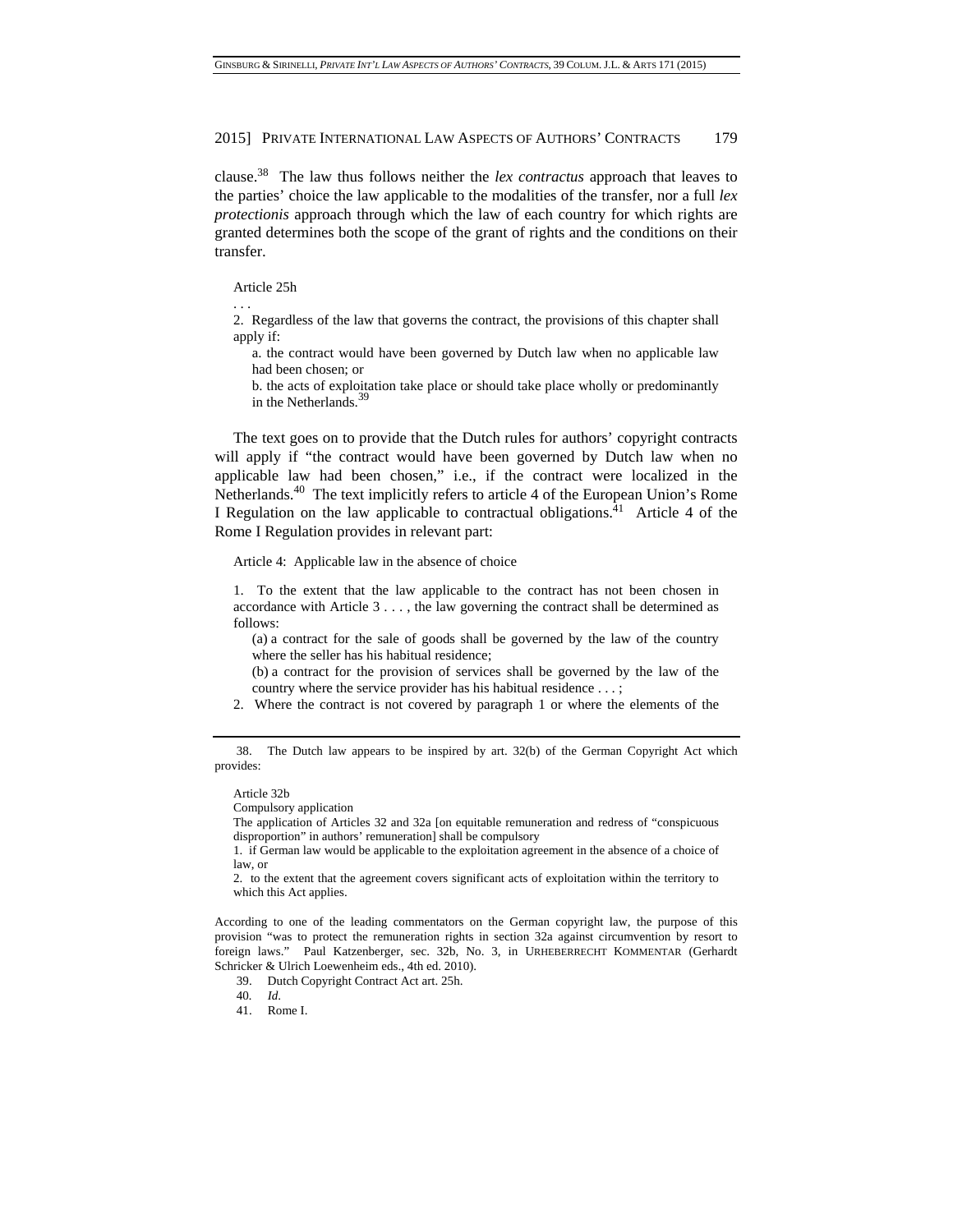contract would be covered by more than one of points (a) to (h) of paragraph 1, the contract shall be governed by the law of the country where the party required to effect the characteristic performance of the contract has his habitual residence.

3. Where the law applicable cannot be determined pursuant to paragraphs 1 or 2, the contract shall be governed by the law of the country with which it is most closely connected. $42$ 

As a first step, it is necessary to ascertain what kind of contract a grant of copyright is. Is it a contract for sale of goods? If so, the Rome I Regulation localizes the contract at the author's residence. But, transfer of exploitation rights from the author to an exploiter might be considered a "contract for the provision of services," since the exploiter is supposed to publish, broadcast, etc., the work. In that event, the contract is localized at the residence of the exploiter, leading to the opposite result from the law that would be applicable were the contract considered one for the sale of goods. If neither of these characterizations applies, article 4 of the Rome I Regulation provides a residual point of attachment: the law of the member state of the party owing the characteristic performance.<sup>43</sup> But who is that, as between the author or the exploiter? One might say "the exploiter" (for example, the publisher), but were that so, the contract would not be subject to Dutch law if the publisher is not habitually resident in the Netherlands, even if the author is. (For reasons explored below, article 25h(2)(b) does not necessarily save the situation for "Dutch" authors, i.e. authors who are habitually resident in the Netherlands.) By contrast, if the publisher resides in the Netherlands, then the Dutch law conditions on the author's grant of rights would appear to apply even if the author does not reside in the Netherlands and even with respect to exploitations taking place outside the Netherlands. The last observation stems from the structure of article 25h, which prefaces (2)(b) with "or," which would means that it is not necessary that the exploitation take place wholly or predominantly in the Netherlands so long as the contract is localized in the Netherlands. Subsection (2)(b) applies if the contract is not localized in the Netherlands.

If, on the other hand, the debtor of the characteristic performance is the author, then authors having their habitual residence in the Netherlands will get the benefit of the law's unwaivable (article 25h(1)) protections. It appears that those protections apply to multiterritorial grants as well, so that the author could, for example, claim from the co-contractant publisher the benefits of the best seller clause if the book is a great and unanticipated success in Portugal, or the author could reclaim the rights if the co-contractant publisher (wherever resident), having received rights for Italy, failed to exploit them there. These outcomes—which seem consistent with the specifications in 25d and 25c(6) (unknown uses) that the author's right may be enforced against the original grantee's successors—would follow from application of the Dutch law rules, regardless of whether Portuguese

<sup>42</sup>*. Id.* art. 4.

<sup>43</sup>*. Id.* Subsection (4) offers another residual point of attachment, but if the contract is between residents of different states and provides for multiterritorial exploitation, with which country will the contract be "most closely connected"? *Id.* art. 4(4).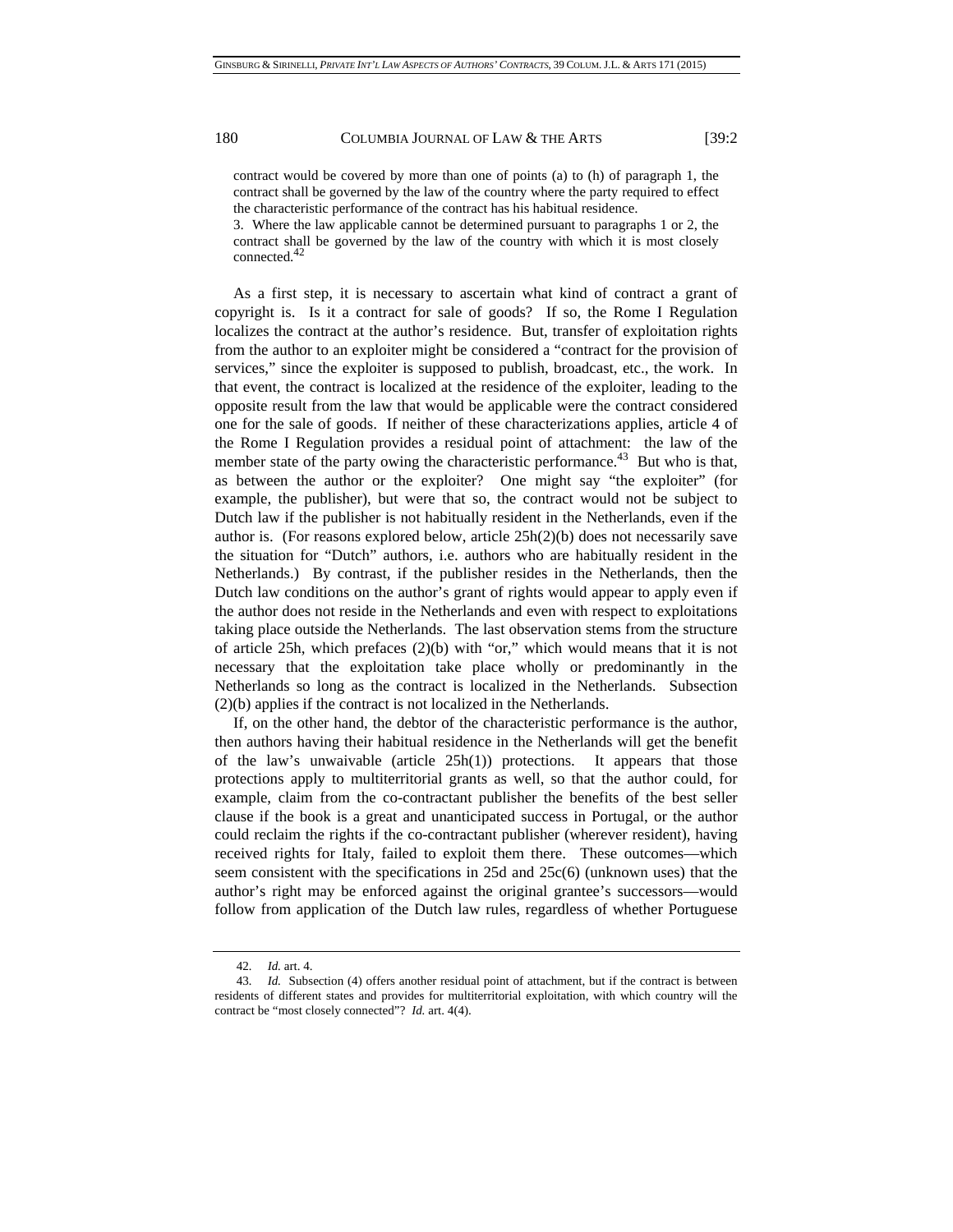copyright law includes a "best seller clause," or whether Italian law includes a "use-it-or-lose-it" condition on authors' grants to exploiters. This localization of the contract therefore produces an extraterritorial application of substantive Dutch copyright law.44

Article 4(3) establishes another residual point of attachment, which, given the difficulty of determining which party, author or exploiter renders the "characteristic performance," might prove the best adapted: the country with which the contract is most closely connected.<sup>45</sup> When author and exploiter reside in the same country, that country would seem to have the closest nexus, particularly if the exploitation comprehends the country of common residence. When one party resides in the same country as one of the countries of exploitation, that country would have a good claim to close connection. When the parties' residence does not converge with a country of exploitation, the country where the work is first exploited might qualify as the nexus state.

Article  $25h(2)(b)$  sets out an alternative point of attachment that largely avoids applying Dutch rules to exploitations occurring outside the Netherlands (but gives rise to other problems): if the contract is not localized in the Netherlands, the new Dutch law will still apply if "the acts of exploitation take place or should take place wholly or predominantly in the Netherlands."<sup>46</sup> The law does not, however, define "predominantly." It is not clear therefore whether the law will apply if somewhat over half the exploitation occurs in the Netherlands, or only if considerably more than half (a proportion closer to "wholly"), or instead if the country in which the greatest proportion of exploitation, even if less than half, occurs. Whatever the meaning of "predominantly," it follows that if the contract is neither localized in nor wholly or predominantly carried out in the Netherlands, the author (whether or not residing in the Netherlands) will not enjoy the protections of the Dutch copyright law even with respect to those exploitations that do take place in the Netherlands. For example, if the localization of the contract in the Netherlands turns on the publisher's being resident in the Netherlands, then Dutch resident authors may not get the benefit of the Dutch law even as to exploitations in the Netherlands if their contracts grant multiterritorial rights to non-Dutch publishers. Yet, if the Dutch resident author is contracting with a non-Dutch publisher, the chances seem strong that the exploitation contracted-for will not be wholly or

 <sup>44.</sup> The problem of extraterritoriality persists even if both the author and the exploiter are residents of the Netherlands (which might make the Netherlands the country with which the contract is most closely connected under Rome I art. 4(3)), because Dutch law would still apply to exploitations in other countries for which the contract grants rights.

 <sup>45.</sup> Dutch Copyright Act art. 4(3). Regarding the difficulty of determining whose performance is "characteristic" when an author grants exploitation rights, see, e.g., André Lucas, *comment on* Cour d'Appel Paris, Apr. 2, 2003, Martinelli v. Gallimard, 198 RIDA 413, 9 PROPRIÉTÉS INTELLECTUELLES 392 (Oct. 2003).

 <sup>46.</sup> Dutch Copyright Contract Act art. 25h(2)(B). It seems, however, unlikely that a contract granting exploitation rights solely or predominantly for the Netherlands would not also be localized there. But one might at least hypothesize a contract between an author and publisher resident in the same foreign country, and that the parties' common residence might result in localizing the contract in a country other than the one of exploitation.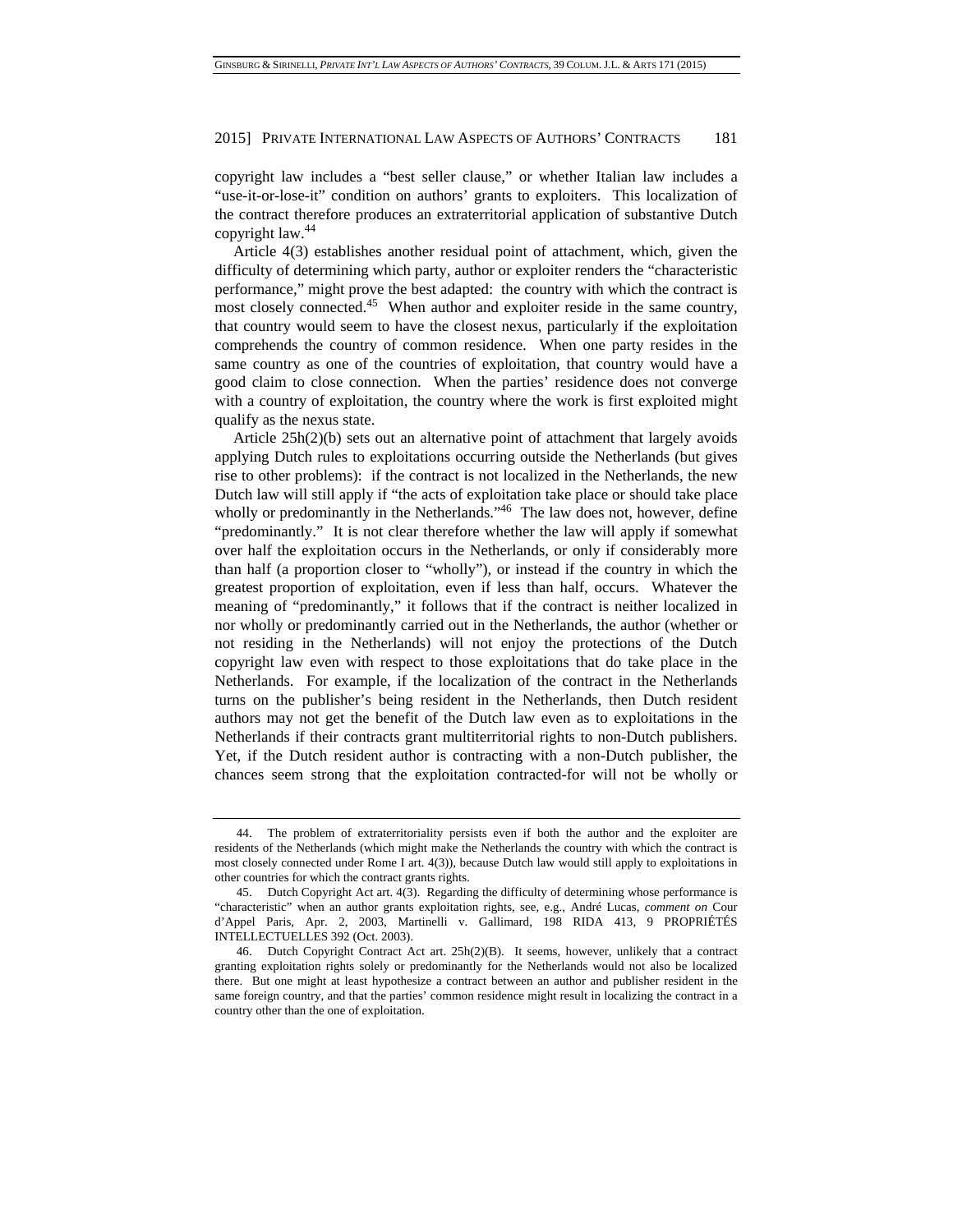principally limited to exploitations in the Netherlands.<sup>47</sup>

Putting the pieces together, it seems that the law does not fully ensure that Dutch resident authors get the benefit of the new law, even with respect to exploitations occurring in the Netherlands.<sup>48</sup> It is unlikely such an outcome was intended, but even the best possible construction (for authors), which would make the author the debtor of the characteristic performance, is problematic, since it would give authors residing in the Netherlands the benefit of the new law not only for exploitations in the Netherlands but also in other countries covered by the contract and thus would have an extraterritorial effect not sought by the parties to the contract (since, if the statutory criteria are met, Dutch law will apply "[r]egardless of the law that governs the contract"). $49$ 

### **2. Territorial Application of the French Law on Authors' Contracts**

Unlike the new Dutch law, the 2014 French law on authors' contracts does not include a provision on territorial application, but the subsisting general law on copyright, which derives from the 1957 copyright law, specially exempts certain international contracts from the obligation to pay proportional remuneration. The French Code of Intellectual Property article L132-6 derogates from the general rule requiring proportional remuneration in article L131-3-4 by providing that "grants of right by or to a person or enterprise established abroad may be the objects of a flat sum remuneration."<sup>50</sup>

A few observations about the scope of this exception: it is not a general derogation from the obligations of French copyright-contract law when one of the parties does not reside in France; article L132-6 addresses only remuneration, and then only if the contract specifies flat fee payment. Its terms do not purport to extend to the legally imposed contractual obligations such as those set out in article L131-3 requiring specific mention of the rights granted, their scope and purpose, and their geographic extent and duration. By the same token, while the 2014 law on authors' contracts does not repeal article L132-6, so that the 2014 provisions on proportional remuneration will not apply if the contract to which one of the parties is a non-French resident provides for flat fee payment, neither does article L132-6 affect the 2014 law's other provisions, for example, those articulating the scope of flat fee payments,  $51$  and those regarding the publisher's duties of timely

 <sup>47.</sup> On the other hand, non-Dutch resident authors would get the benefit of the new Dutch law in the (probably unlikely) event that the non-Dutch resident author's contract with the non-Netherlands publisher grants rights only or predominantly for the Netherlands.

 <sup>48.</sup> By contrast, art. 32(b)(2) of the German Copyright Act on which the Dutch law is based does not require that the exploitation take place "wholly or predominantly" in Germany; any exploitation in Germany will entitle the author to the benefits of German law as to those exploitations.

 <sup>49.</sup> Dutch Copyright Contract Act art. 25h(2).

 <sup>50.</sup> French Code of Intellectual Property art. L132-6 (« Peuvent également faire l'objet d'une rémunération forfaitaire les cessions de droits à ou par une personne ou une entreprise établie à l'étranger. »)

 <sup>51.</sup> While art. L132-6 sets out exceptions to the rule of proportional remuneration, it does not entitle the publisher to pay a single lump sum for an undifferentiated grant of all rights. Other provisions of the law prohibit all-rights grants. *See, e.g*., art. L131-1 (global grant of rights in future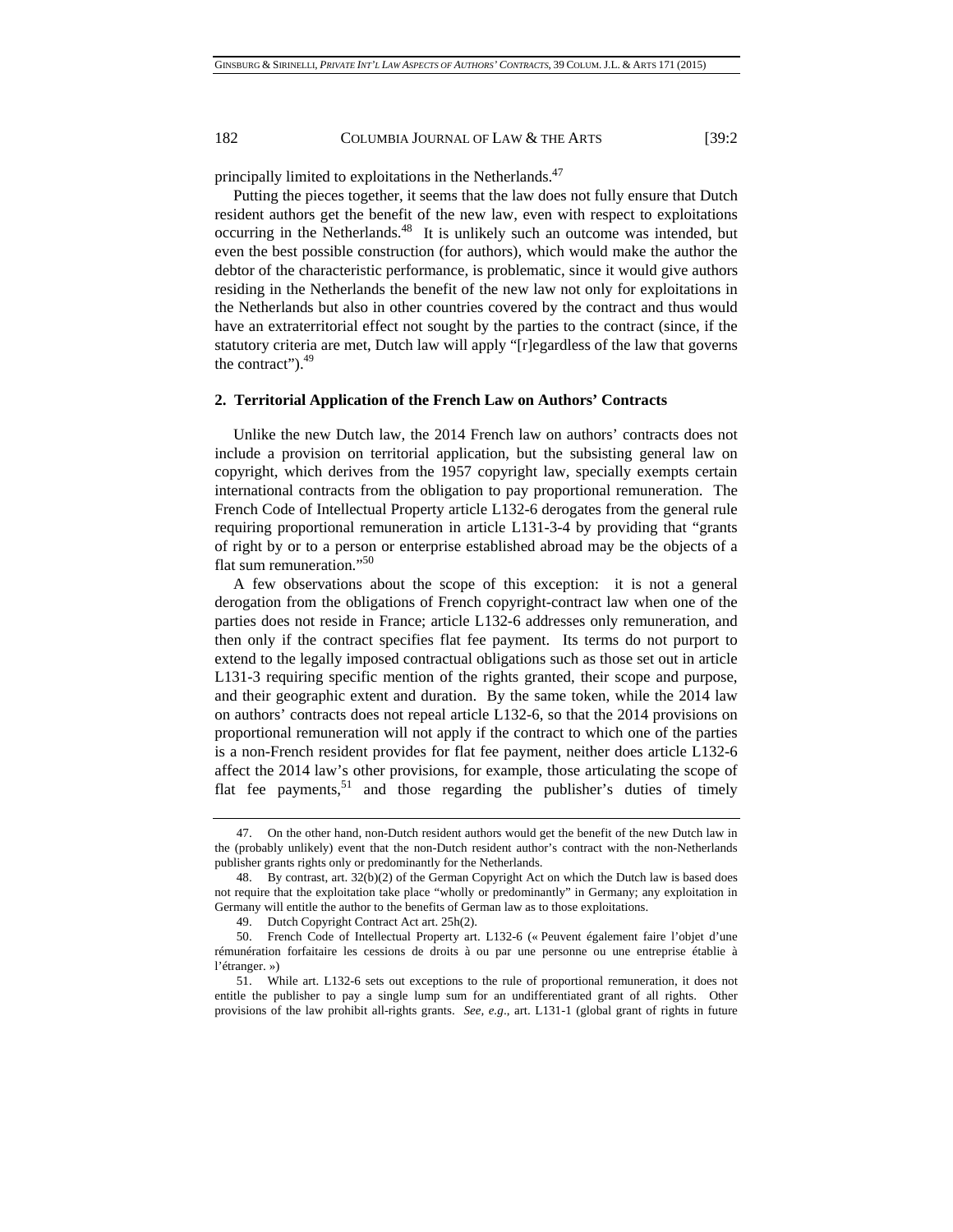exploitation of the work. These would continue to apply (at least when French law governs the contract) even when one of the parties to the contract does not reside in France. Similarly, if the contract with a non-French-resident party provides for proportional remuneration, but the calculation of that remuneration does not conform to the provisions of the 2014 law, article L132-6 does not provide a basis for exempting the contract from the obligations of the 2014 law.<sup>52</sup>

Article L132-6, it should be noted, does not designate the application of another law to govern the mode of remuneration when one of the parties to the contract does not reside in France. The law assumes the contract will be governed by French law, and simply allows the parties to choose between a regime of proportional remuneration and one of flat-payment remuneration. In either event, French law will determine the contours of the regime. Thus, for example, if the parties choose a flat-payment regime, they will remain subject to article L131-5, which provides that "in the event of a grant of rights of exploitation, when the author has incurred a prejudice of more than 7/12 as a result of a harmful act or insufficient anticipation of the economic results of the work, the author may demand a revision of the conditions of the price of the contract. This demand may be made only if the [rights in the] work were granted against a flat sum payment."<sup>53</sup> In sum, the international contracts to which article L132-6 pertains are international with respect to the parties, but French with respect to the governing law.<sup>54</sup> Accordingly all provisions of the French copyright law concerning authors' contracts remain applicable.

French courts have interpreted article L132-6 to mean that the obligation to pay royalties does not implicate a French public policy so important that the obligation must be imposed on contracts not otherwise governed by French law. In 1989, the Paris Court of Appeals in *Anne Bragance v. Michel de Grèce*, a controversy arising out of a New York law contract between a French ghostwriter and a New York resident nominal author regarding the publication of a French-language book in France, held that, whatever the law otherwise applicable to the contract, French law prohibited assignment of the ghostwriter's moral right of "paternity" to be

works is void); 131-3(3) (grant of audiovisual rights must be distinct). The reference in art. L132-5 and 132-6 to « une rémunération forfaitaire » does not mean a single payment for all forms of exploitation, any more than does art. L132-5's reference to « une remuneration proportionnelle » mean a single royalty for all forms of exploitation.

 <sup>52.</sup> For example, art. L132-17-3(2) requires that royalties for the sale of ebooks be calculated on the basis of the sale price of the book.

 <sup>53.</sup> French Code of Intellectual Property art. L131-5 (« En cas de cession du droit d'exploitation, lorsque l'auteur aura subi un préjudice de plus de sept douzièmes dû à une lésion ou à une prévision insuffisante des produits de l'ouvre, il pourra provoquer la révision des conditions de prix du contrat. Cette demande ne pourra être formée que dans le cas où l'ouvre aura été cédée moyennant une rémunération forfaitaire. »)

<sup>54</sup>*. See, e.g.*, Cour d'appel [CA] [regional court of appeal] Paris, 1e ch., Nov. 3, 2010, Osterrath v. Ste Univers Poche, 38 PROPRIÉTÉS INTELLECTUELLES 192 (2011) obs. A. Lucas (holding that the authorization in art. L132-6 to remunerate by flat fee instead of by royalties when one of the parties does not reside in France does not dispense co-contractants from other obligations imposed by art. L132-6, such as the requirement that, in the case of translations, the agreement on flat fee remuneration must be express and in writing).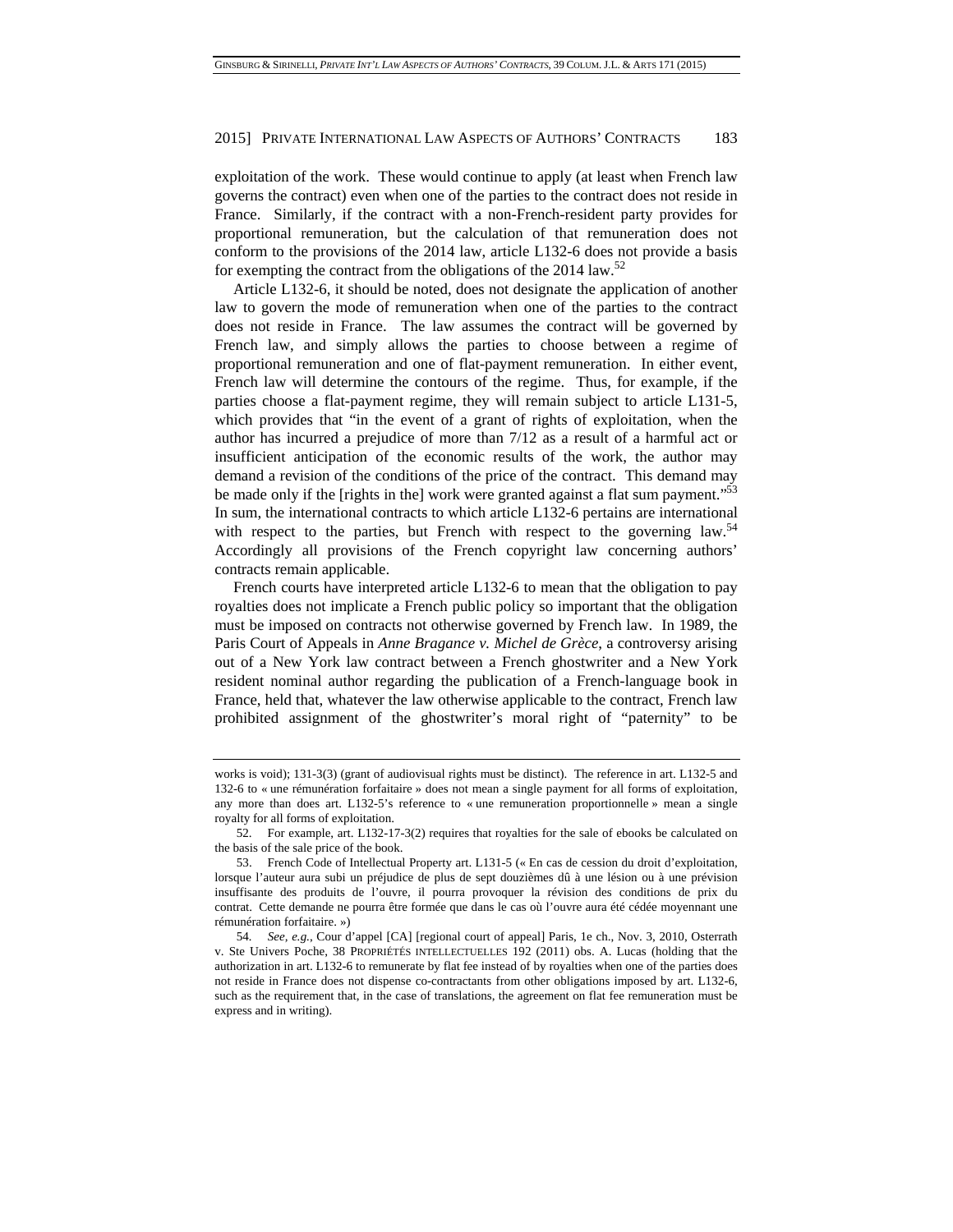recognized as the author of the book.<sup>55</sup> By contrast, the court further held that, in light of then-article 36(2), as enumerated in the 1957 French Copyright Law, French law did not bar flat fee remuneration when one of the parties did not reside in France.<sup>56</sup> Since the option to forego royalties was already available under French law if one of the co-contractants resides abroad, it could not be said that the obligation to pay royalties expressed a French public policy of such importance that it must be imposed on contracts governed by other national laws when one of the parties does not reside in France.<sup>57</sup>

The different outcomes of the moral and economic rights claims in *Anne Bragance v. Michel de Grèce* suggest a greater intensity of public policy with respect to rights under copyright that French law declares inalienable. The waivability of certain economic rights in certain circumstances denotes as to those rights a relatively weak domestic policy that does not warrant imposition on foreign law contracts. By contrast, the strength of the domestic inalienability rule regarding moral rights indicates that the parties to a contract may not elude that prohibition by subjecting their contract to another law, at least not with respect to exploitations taking place in France.

The highest civil law court, the *Cour de cassation*, shortly thereafter confirmed this result in *Huston v. Turner Entertainment*, involving the broadcast in France of a colorized black and white motion picture, against the wishes of the U.S. director and screenwriter.<sup>58</sup> Under the law of their contract, however, they had no rights under U.S. copyright and further assigned any economic and moral rights they might have had for other countries. The court disregarded the law of the contract and directly applied the French law prohibition on assignment of moral rights. Significantly, the court addressed only the French broadcast; the court did not rule that French law overrode the assignment with respect to the other territories for which the authors had granted rights. It appears, therefore, that the inalienability of moral rights is a *loi de police*, or overriding mandatory rule requiring territorial application of the national norm without regard for (or inquiry into) the otherwise

 <sup>55.</sup> Cour d'appel [CA] Paris 1e ch., Apr. 19, 1989, RIDA 1989, 360, obs. Sirinelli.

<sup>56</sup>*. Id*.

<sup>57</sup>*. See also* Cour d'appel Paris, 4e ch., Apr. 2, 2003, RIDA 2003, 413, 9 PROPRIÉTÉS INTELLECTUELLES 392 (Oct. 2003), obs. A. Lucas. The court rejected a claim brought by two Italianresident photographers for additional remuneration for distribution of French translation of illustrated guidebooks when photographers entered into a flat fee all-rights publishing contract with a Hong King publisher. The court held the contract was governed by English law, and that the scope of the grant was valid under that law. The court did not address whether application of English law would violate French public policy. By contrast, and without discussing the basis for its choice of law, the court applied French law to the photographers' moral rights claims against the publication of certain photographs without proper attribution. Arguably, the court implicitly ranged issues of transmission of economic rights as matters falling within the scope of the law of the contract, and issues of moral rights as either coming within the substantive copyright law of the country of exploitation (France) or as covered by French mandatory rules overriding the otherwise applicable law, with respect to exploitations in France.

 <sup>58.</sup> Cour de Cassation [Cass.] [Supreme Court for Judicial Matters], May 28, 1991, IIC 1992, 702. *See also* Jane C. Ginsburg & Pierre Sirinelli, *Authors and Exploitations in International Private Law: The French Supreme Court and the Huston Film Colorization Controversy*, 15 COLUM.-VLA J.L. & ARTS 135 (1991).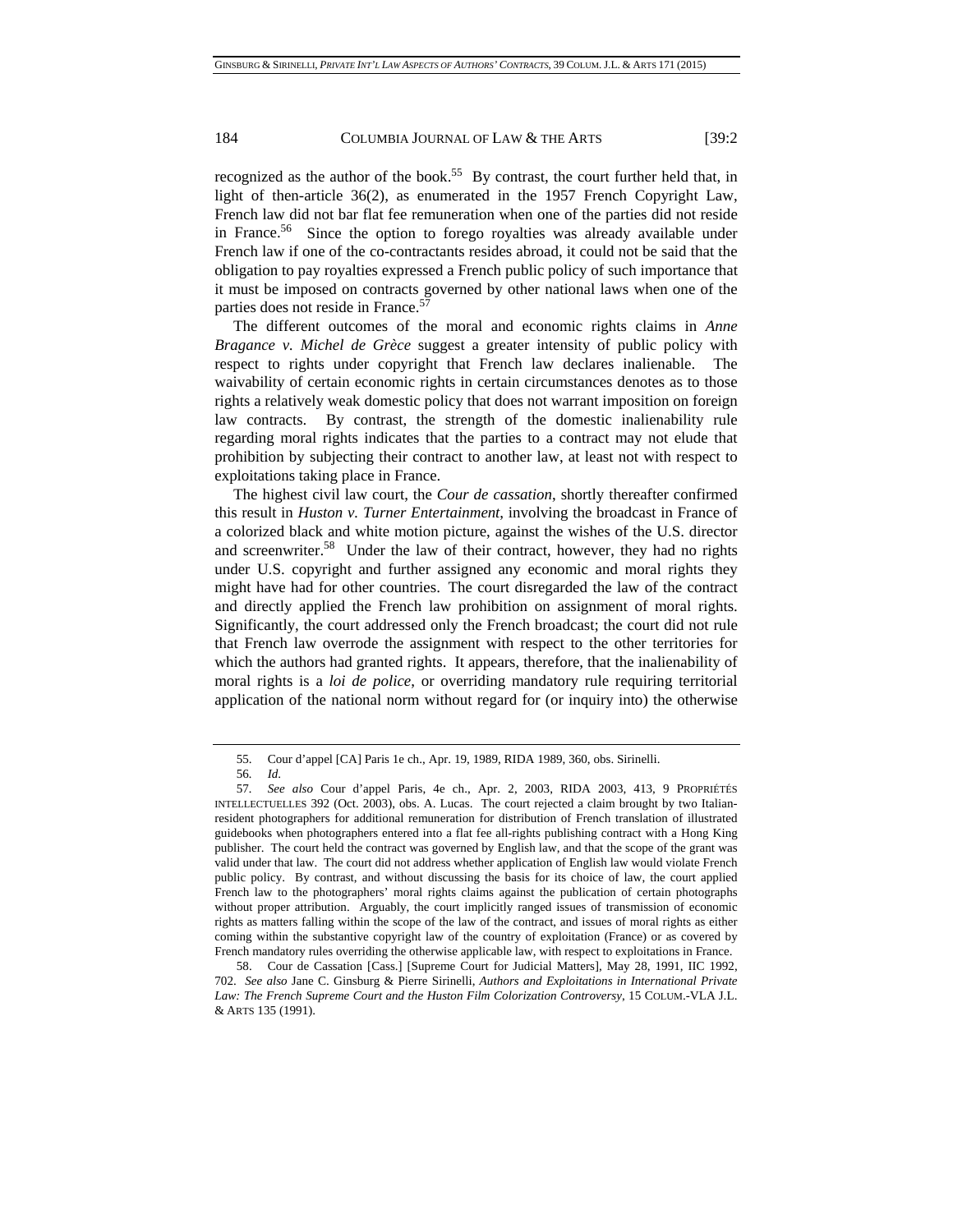#### applicable law.59

Neither *Bragance* nor *Huston* squarely addresses the question of the application of French law norms to contracts governed by foreign law when the French norms concern the scope of the grant of *economic* rights (other than the statutory option in international contracts to elect a flat payment form of remuneration). Nor do they distinguish between French-resident authors' and non-French-resident authors' entitlement to the protection of those norms in France when a foreign law governs the contract. Similarly, neither do these authorities consider different applicable law outcomes, when French law does govern the contract, between exploitations in or outside of France. In general, most French authorities, including most scholars, assume or affirm that the foreign law designated in an international contract will govern the scope of the grant and the modes of its transfer unless the French courts deem the local norm to express a domestic public policy so significant that the local norm should displace the otherwise applicable foreign law. $60$  It also appears that French authorities do not consider domestic rules dictating the form of the contract (for example, the requirement that the grant be in writing or manifest a particular level of specificity) to be overriding mandatory rules or to meet the standards of ordre public international;<sup>61</sup> as a result, a contract governed by foreign law need not conform to French rules of formal validity.<sup>62</sup>

Several aspects of the 2014 amendments nonetheless suggest that the law implements public policies that the French legislator would not have wished the parties to evade by submitting the contract to a foreign law. As an initial matter, foreign contract law cannot displace substantive French copyright rules; one might therefore endeavor to ascertain which aspects of the 2014 law are substantive copyright rules, and which fall within the domain of contract law, for only the latter features are at risk of avoidance through application of a foreign contract law. As suggested earlier, however, separating substantive from contractual obligations is a difficult and uncertain exercise, and one we will not undertake here.

Even as to features of the 2014 law properly classified as contractual, most of the dispositions are mandatory as a matter of domestic law; that is, the parties may not contract out of the new obligations. Moreover, in its search to ensure that authors receive "just and equitable" remuneration for digital exploitations, the 2014 law details a variety of means to that end, particularly where the traditional economic model of royalties based on sales of copies of books no longer represents the online economic model. The legislature further expressed its strong intent to ensure effective author protections by extending the 2014 law's application to contracts concluded before the new law's entry into force.

<sup>59</sup>*. See, e.g.*, Ginsburg & Sirinelli, *supra* note 58.

<sup>60</sup>*. See, e.g.*, Tristan Azzi, *Les contrats d'exploitation des droits de propriété littéraire et artistique en DIP: Etat des questions*, 214 RIDA 3, 53 (Oct. 2007); Conseil Supérieur de la propriété littéraire et artistique, *Rapport de la commission spécialisée portant sur la loi applicable en matière de propriété littéraire et artistique* p. 11 (2003); *cf.* Rome I art. 12(1)(a); CLIP 3:506(1)(a) (law of contract covers interpretation).

 <sup>61.</sup> See, e.g., PROPRIÉTÉS INTELLECTUELLES, *supra* note 57, at 394, nn. 70–71.

 <sup>62.</sup> Unless these are characterized as matters of substantive copyright law, see discussion *infra*.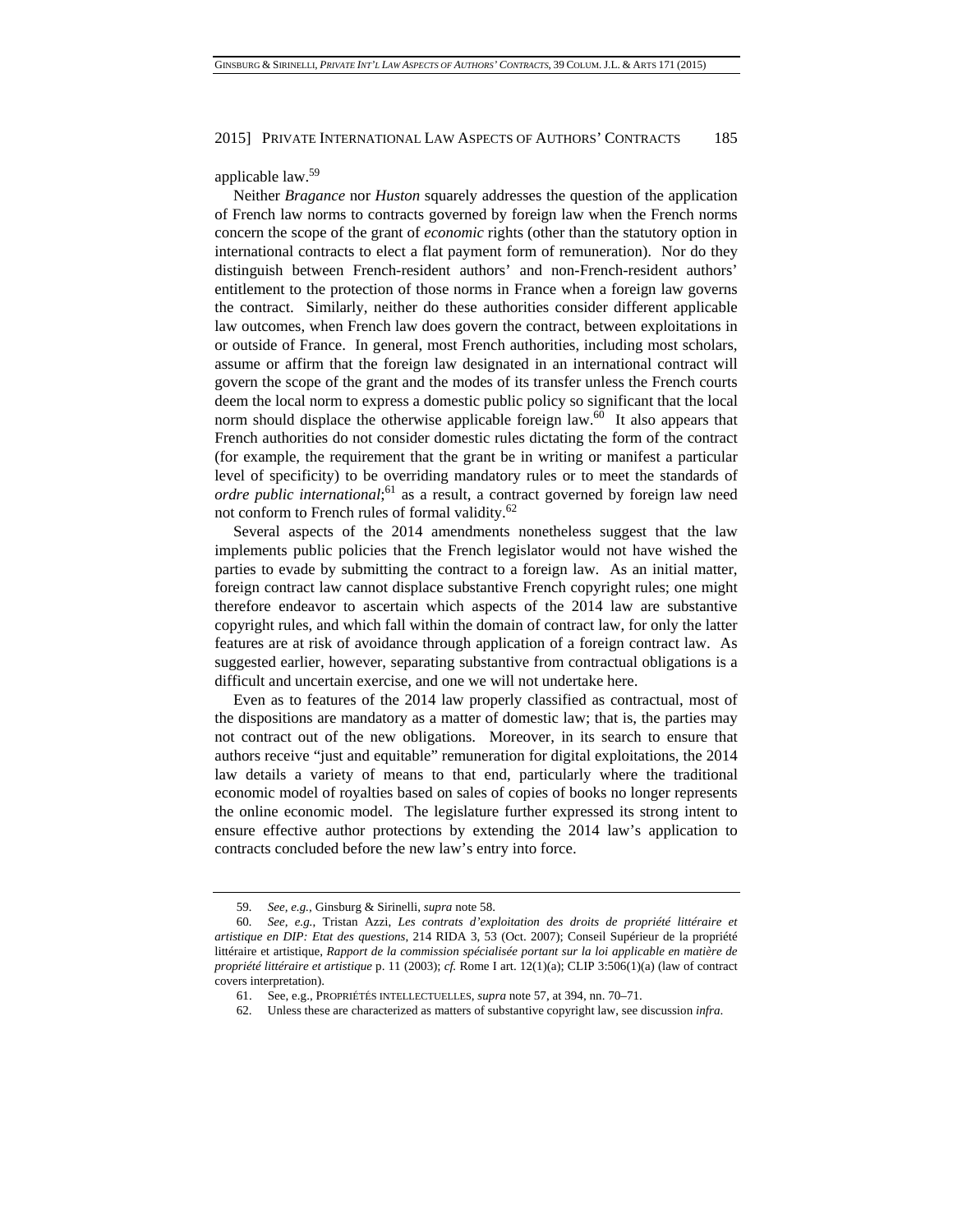While the French law does not specify its territorial application, it is reasonable to infer a legislative intent to retain control over some extraterritorial effects of the contract. For example, foreign exploitations undertaken by the original French publisher, such as making available ebook downloads or online consultations of text to customers located outside of France, would remain within the ambit of the 2014 amendments in light of their close connection to France. Indeed, given the 2014 law's focus on digital exploitations, it would be self-defeating were the parties able to invoke the inherently multinational nature of digital exploitations as the basis for avoiding the application of French law. But the territorial ambitions of the 2014 reforms are not so bold as to reach all extraterritorial transactions, as the following scenario demonstrates. Suppose the publishing contract granted worldwide rights to a French publisher. The publisher then grants foreign publishers exploitation rights for their separate territories. These contracts provide for a single payment from each foreign publisher. The French publisher may have a duty to account to the French author for these transactions, but even were the subgrants to foreign publishers governed by French law, the author would have no claims against the foreign publishers because the author is not a party to those contracts.

The best interpretation of the international application of the 2014 French reforms (to the extent they are characterized as contractual rather than substantive) would deem them rules of mandatory application (*lois de police*) to exploitations of works taking place in (or in the case of digital exploitations, originating from) France. Even without the explicit provision found in the new Dutch law, it is possible to infer from the law's detailed and unwaivable obligations a legislative intent to preserve the benefits of the author-protective reforms in France when the transaction has a substantial connection to France.

# **B. WHAT LAW** *SHOULD* **APPLY TO MANDATORY AUTHOR-PROTECTIVE PROVISIONS OF DOMESTIC COPYRIGHT LAW?<sup>63</sup>**

Our analysis of the Dutch and French laws shows that some ambiguity remains whether the author-protective provisions of these laws will in fact entitle authors (whether or not resident in those states) to the benefits of the legislature's recalibration of the power relationship between creators and exploiters, at least for exploitations in those states, when the contract covers multiple territories and designates a different national law. We now address what law we believe *should* apply in such situations.<sup>64</sup>

 <sup>63.</sup> Proposals for specific prescriptive provisions on the territorial application of author-protective copyright contract laws have been inspired by the deliberations of the International Law Association Committee on Intellectual Property and Private International Law, of which one of the authors is a member.

 <sup>64.</sup> We acknowledge that the most direct and consistent way to protect authors as the weaker parties to contracts for the exploitation of their works would be through international harmonization of the substantive rules of authors' contracts. Since a multilateral instrument seems unlikely in the nearterm, a second-best approach is to harmonize the conflict of law rules.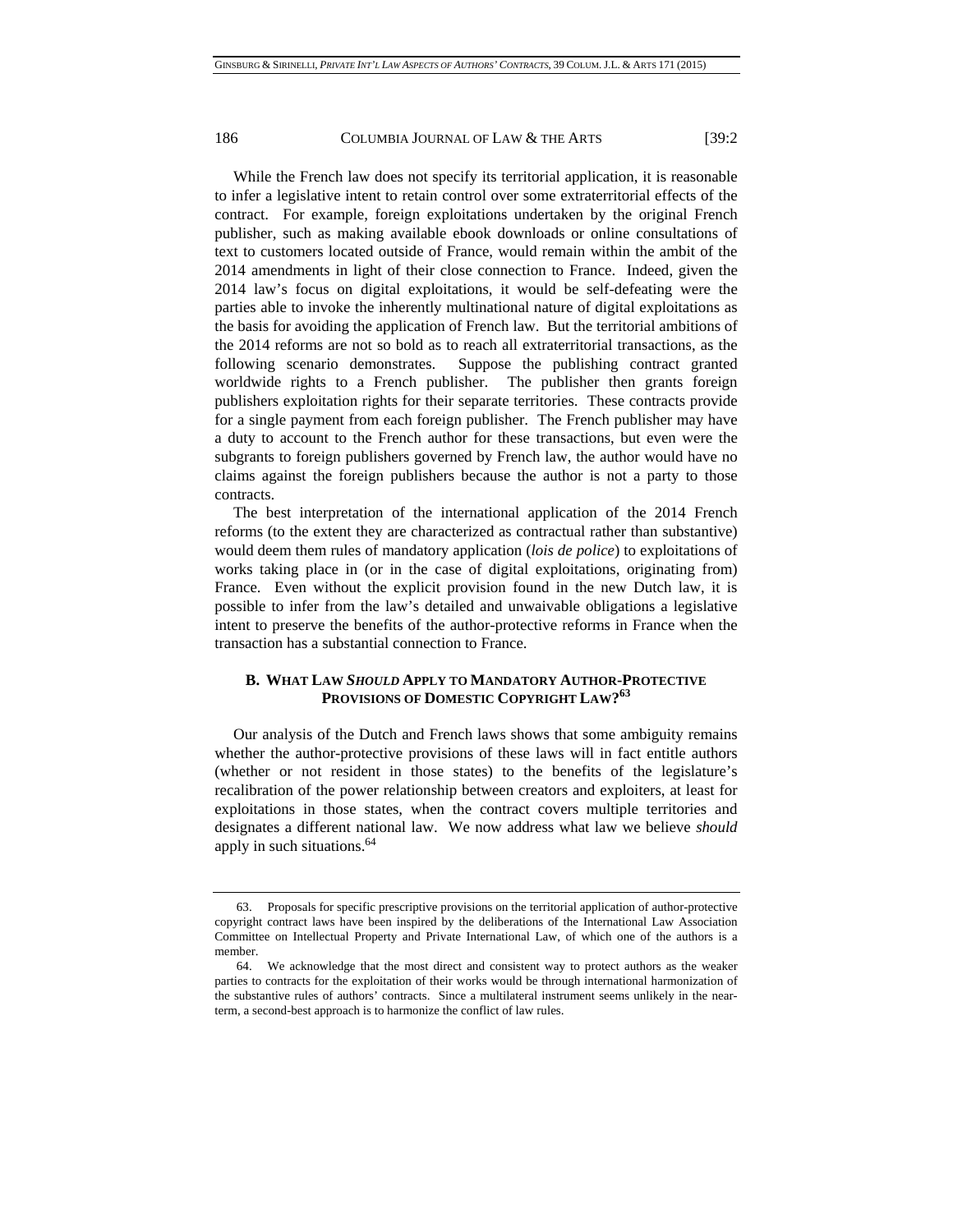As a starting point, one might observe that where domestic law does not permit the parties to contract out of local author protections, it seems problematic to achieve the prohibited objective by selecting as the contract's governing law a national law that either lacks those protections or allows the parties to contract out of them. Because many publishers may demand multiterritorial rights either to exploit themselves, for example, over the Internet, or to be exercised by foreign branches of the same publisher, or to grant to foreign publishers, it is likely that most publishing contracts will cover more than one country. Moreover, given its international character, the contract may well choose a law other than that of the author's residence. If all that is needed to elude local author protections is to select a different country's law to govern the contract, then only purely local (and accordingly, probably small) publishers will have to abide by local authorprotective rules. That the biggest economic actors prove the least subject to the obligations of the author's local law, while the smallest actors bear most of the burden of compliance, also seems undesirable.

The strongest argument in favor of allowing the law that is chosen to govern the contract to cover all issues of scope, interpretation, and form of the grant emphasizes the simplification of multinational copyright exploitation. If the work has multiple authors, all from different countries, and/or the publisher (or other intermediary exploiter) anticipates exploiting the work in multiple territories, each of whose author-protective measures applied, the publisher's actual acquisition of rights may depend on compliance with multiple local and possibly inconsistent obligations, or may be curtailed by local limitations on the scope of the grant. In theory, it is advantageous to the parties to the contract (or to the stronger party to the contract, most likely the exploiter rather than the author) to select a single law to govern the extent of the transfer of rights and the means by which the transfer is effectuated. Thus, local law obligations to state the nature and scope of the rights with specificity, or to provide additional remuneration for the transfer of certain kinds of rights, or to provide proportional remuneration, or to exercise the rights granted within a certain period, all yield to the law of the contract's resolution of those issues. The resulting simplification promotes the efficient multinational exploitation of works of authorship.

On closer reflection, however, privileging the law of the contract may not in fact significantly reduce complexity. First, objections to the application of multiple national laws are overstated. Even if the law of the contract governs issues that fall within the domain of contract law, that law does not trump substantive national copyright norms. For example, it is clear that an author cannot grant rights that do not exist in the territories for which the rights are granted, even if the rights exist under the law chosen to govern the contract; the contract cannot effectively create new rights in those countries.<sup>65</sup> By the same token, if the duration of copyright in the country whose law governs the contract is longer than the duration of copyright in some of the countries for which rights are granted, the contract cannot effectively

<sup>65</sup>*. See, e.g.*, ALI Principles of Intellectual Property § 301 (2008); CLIP art. 3:102 (2011) (law of country for which protection is sought governs existence of rights in that country).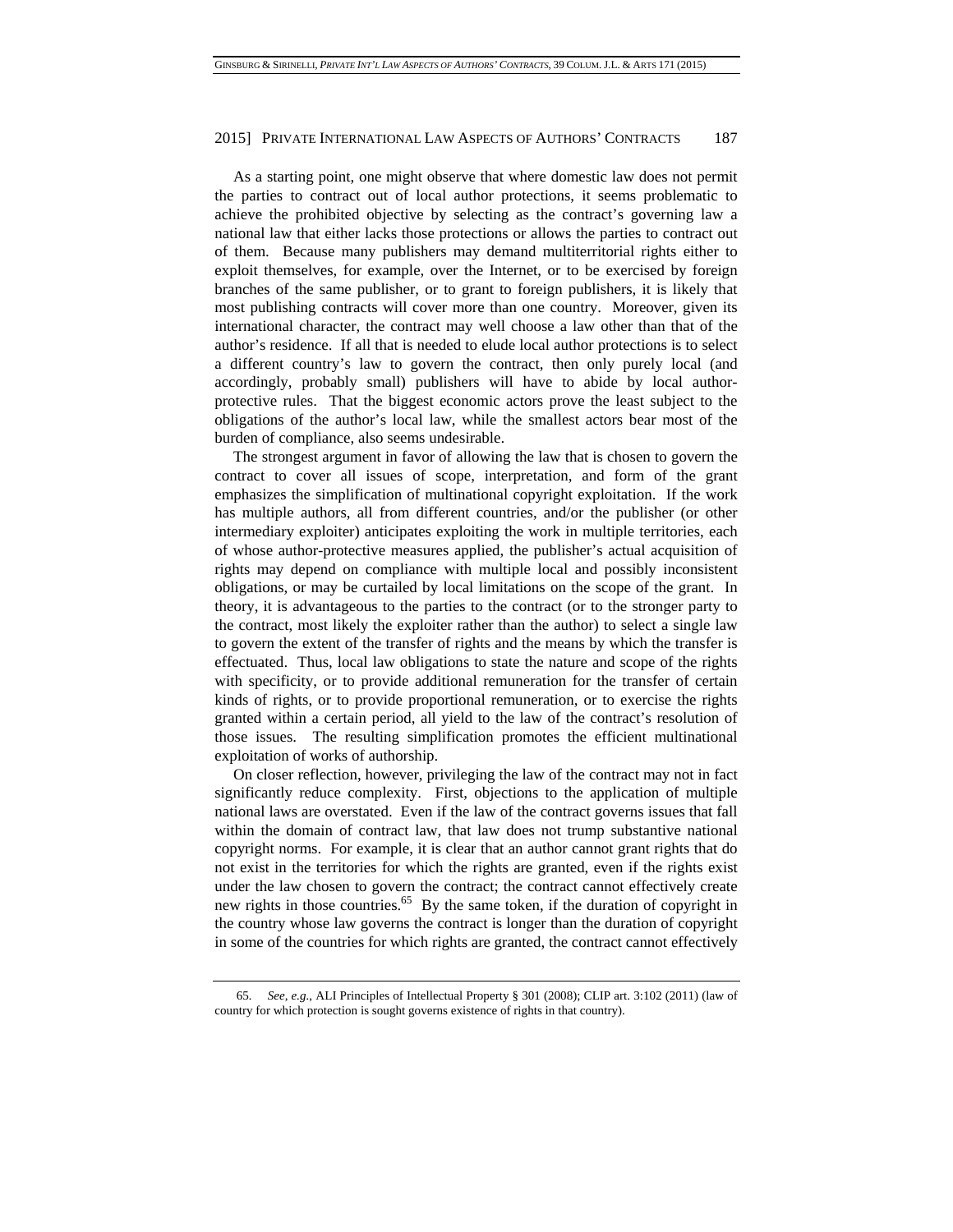extend the copyright term for those countries.

Thus, to the extent that the matter concerns substantive rights under copyright, the exploiter will have to take into account many local incursions into the transaction, whatever the law that governs the contract. Admittedly, construing the domains of contract law and copyright law to allocate most issues of scope to the former will help simplify the transaction by submitting those issues to the single law of the contract. Uncertainty may nonetheless persist so long as characterization of the issue as one of contract or of copyright remains a matter for the law of the forum, although a forum selection clause may direct litigation to a forum whose characterizations favor the party urging the application of exploiter-friendly contract rules.<sup>66</sup>

Second, the prospect that local mandatory rules may override the chosen contract law both reintroduces complexity and adds further uncertainty to the mix. The simplification that results from vesting the law of the contract with competence to determine issues of scope and means is therefore misleading, because one cannot always anticipate when local authorities will deem the author-protective rule to be of overriding mandatory application in a given territory. Parties planning an international exploitation of the work therefore cannot count on the application of the law of the contract and thus ignore the provisions of local laws regulating authors' contracts. Rather, they will need to take these into account in order to assess the likelihood that in a given jurisdiction the copyright law or local authorities will privilege the local norm over the contractual norm. Thus, business planning remains complex, with the added risks flowing from the unpredictability of the imposition of other national norms. A forum-selection clause may diminish this risk as well, but may not eliminate it entirely;  $67$  even if the forum would not find the author-oppressive law of the contract to violate the forum's own mandatory rules, it might apply another country's mandatory rules with respect to exploitations occurring in that territory.<sup>68</sup>

Article 11

 <sup>66.</sup> Of course, ensuring both favorable characterization rules and favorable contract rules may require designating one country for purposes of the contract's choice of law clause, and another for purposes of the forum selection clause.

 <sup>67.</sup> Such clauses, albeit having the effect of "deactivating" one country's mandatory rules, may well be enforceable. *See, e.g.*, Edouard Treppoz, *La loi applicable à la titularité - Quelle place pour l'universalisme après le repli territorialiste de la Cour de cassation?*, *in* L'ENTREPRISE ET LA TITULARITÉ DES DROITS DE PROPRIÉTÉ INTELLECTUELLE 15 (Dir. J.-M. Bruguière, Dalloz, coll) (2015).

<sup>68</sup>*. See* Rome I art. 9(3) ("Effect may be given to the overriding mandatory provisions of the law of the country where the obligations arising out of the contract have to be or have been performed, in so far as those overriding mandatory provisions render the performance of the contract unlawful. In considering whether to give effect to those provisions, regard shall be had to their nature and purpose and to the consequences of their application or non-application."). The threshold of incompatibility between the chosen law and the "overriding mandatory provisions," however, is very high; it does not suffice that the local provision cannot be derogated from by agreement. *See, e.g.*, Symeon C. Symeonides, *The Hague Principles on Choice of Law for International Contracts: Some Preliminary Comments*, 61 AM. J. COMP. L. 873, 882–89 (2013); *see also* HAGUE CONFERENCE ON PRIVATE INTERNATIONAL LAW, HAGUE PRINCIPLES ON CHOICE OF LAW IN INTERNATIONAL COMMERCIAL CONTRACTS (Mar. 19, 2015):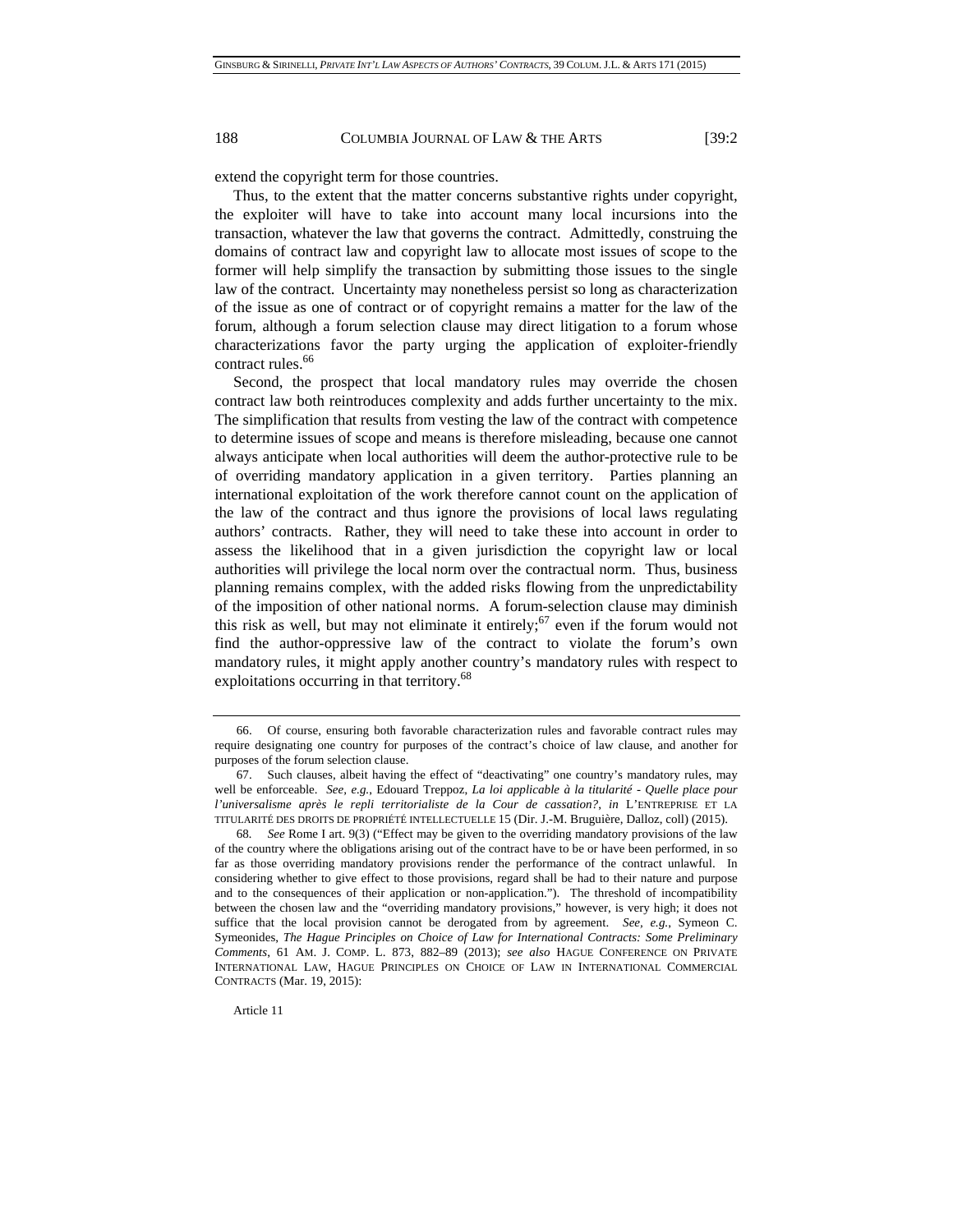A truly simpler approach would treat issues of scope and mode (form as well as substance of contract) as part of the substantive right transferred, and therefore would subject all of them to local copyright law, rather than the chosen contract law. Arguably, this approach leaves little room for party autonomy. The observation may be true, but it also misses the point: the purpose of authorprotective laws is to override party "autonomy." On the other hand, national legislatures may be most solicitous of their own resident authors; they may be less concerned to tamper with the "freedom" of nonresident authors to enter into leonine contracts with nonresident exploiters. An approach that classed all issues of scope and mode with substantive rights would entitle nonresident as well as resident authors to local protections, even when the center of gravity of the contract might lie elsewhere. Admittedly, a national legislature might well intend such a result; indeed that appears to be the case, for example, under the U.S. Copyright Act's termination right, which allows all authors of works protected in the U.S. to terminate grants of U.S. rights (but not foreign rights), regardless of the law that governs the contract of transfer of rights. $69$  Even where the legislature is focused on protecting local authors, it still might intend for local protections to apply to all, lest foreign authors compete unfairly with local authors by contracting out of the application of burdensome obligations on publishers.

Characterization, however, is a double-edged sword: classing all questions of scope and mode as going to the substance of the copyright law would limit the effect of author-protective legislation to the territory of that country, so that the scope of a contract between parties both resident in that country but granting foreign as well as domestic rights would depend on the law of each country of exploitation. For example, a French publisher would have no duty to account to the author for exploitations the publisher undertakes abroad if the copyright laws of the countries of exploitation impose no similar obligation. Thus, even though the center of gravity of the author-publisher relationship may be France, under an approach that characterizes questions of scope and mode as going to the substantive

*See generally* Symeonides, *supra* at 889:

[T]he [Hague] Principles adopt a fairly high threshold for the mandatory-rules exception, which, combined with the traditionally high threshold for the order-public exception, produces a very liberal party-autonomy regime. Such a regime is acceptable, indeed welcome, in international commercial contracts between parties with relatively equal bargaining power. However, in contracts such as those involving the afore-mentioned franchisees and other small business owners, this regime will worsen the existing inequalities by enabling the stronger parties to impose well-calculated combinations of choice-of-law-and-forum clauses that will deprive the weaker parties of any meaningful protection. This is a regrettable feature of the Principles.

 69. 17 U.S.C. § 203(b)(5) (2012); *see* Corcovado Music Corp. v. Hollis Music, Inc., 981 F.2d 679, 682 (2d Cir. 1993).

Overriding mandatory rules and public policy (ordre public)

<sup>1.</sup> These Principles shall not prevent a court from applying overriding mandatory provisions of the law of the forum which apply irrespective of the law chosen by the parties.

<sup>2.</sup> The law of the forum determines when a court may or must apply or take into account overriding mandatory provisions of another law.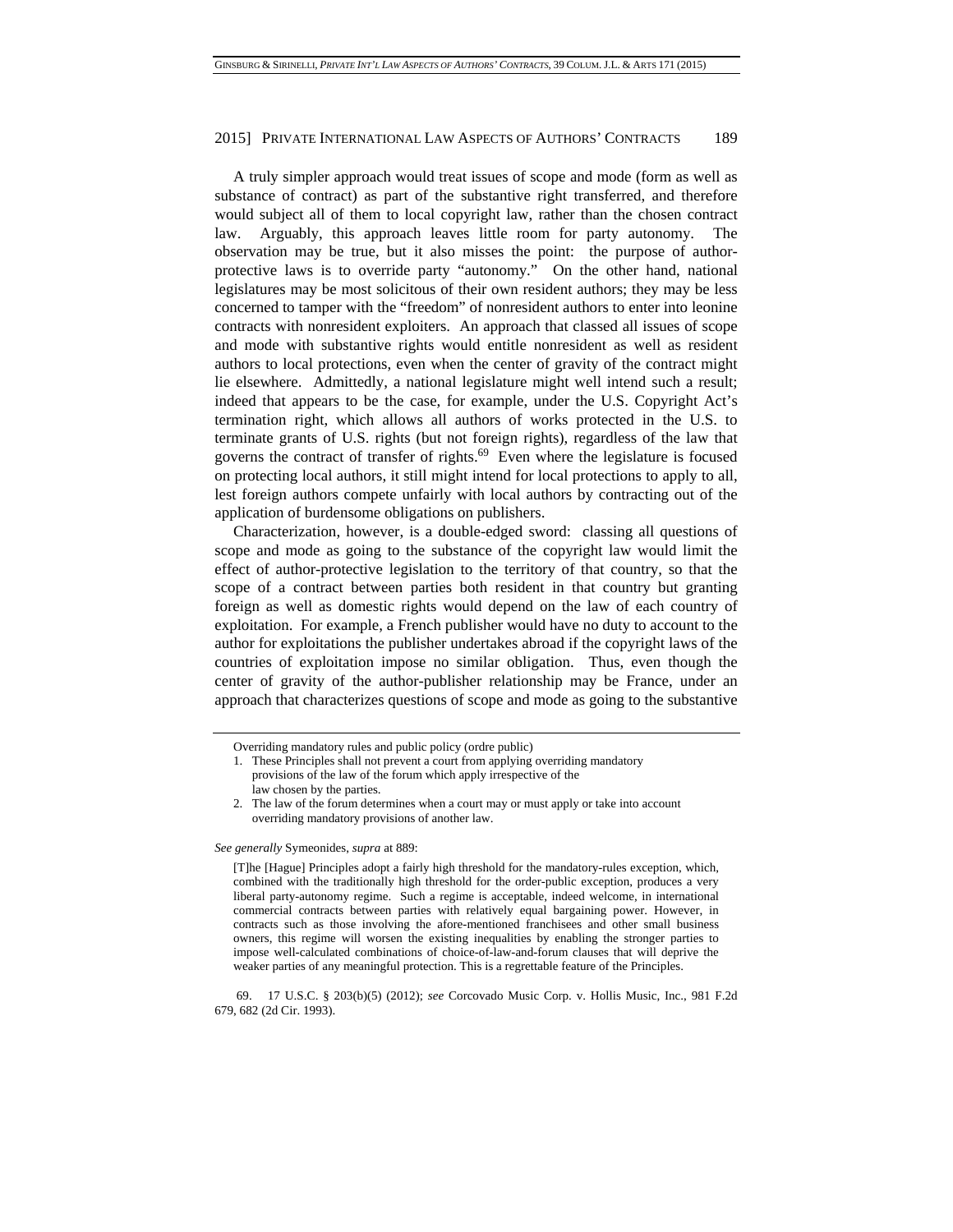copyright law, there is no center of gravity, merely a set of distinct countries of exploitation.

If the principal shortcoming of a fully territorialist approach (expressed by a rule that characterizes all issues of scope and mode as coming within the domain of the substantive copyright law, rather than of the contract) is to render multinational exploitation, particularly over the Internet, excessively complex, then an alternative approach, one that relies on the connecting factor of the author's residence, is simpler to apply (at least where the work is single-authored, or all co-authors reside in the same country), but manifests different troubling consequences. Suppose the rule designated the copyright-contract law of the author's residence to govern the scope of the grant for all countries.<sup>70</sup> For example, the rule might state:

The law chosen by the parties to a contract of transfer of rights under copyright or neighboring rights shall not have the result of depriving an author or performer of the protection afforded to him or her by the provisions that cannot be derogated from by agreement under the law of his or her State of habitual residence at the time of conclusion of the contract.<sup>71</sup>

If the law of the state of habitual residence at the time of conclusion of the contract includes mandatory provisions whose application is not expressly limited to the territory of that state, their prohibition on contracting out of the pertinent protections would apply not only to exploitations in the state of habitual residence, but also to all other territories covered by the contract.<sup>72</sup> Suppose, for example, a U.K. law contract between a French author and a British publisher transferring worldwide print and digital rights. French law requires separate specification of the print and digital grants, on pain of nullity of the contract;<sup>73</sup> U.K. law imposes no similar requirement.<sup>74</sup> If the protections of the author's home state apply to the full territorial scope of her grant, then the transaction will be void even with respect to states lacking those protections and even if the principal exploitation of the work occurs outside her home state. As discussed in connection with the new Dutch measures, it is not clear why one state's author should enjoy her home state's protections in other states. At least, the author should not enjoy these protections when her publisher resides in a different state. Where author and publisher share a residence, one might imagine that the state of common residence could seek to regulate the grant of rights for the full territorial extent of their dealings. But local publishers might elude that objective, notably by subcontracting foreign rights to

 <sup>70.</sup> As noted in Part II.A.1, the new Dutch law may lead to this outcome, if the author is deemed the debtor of the "characteristic performance" and the contract is localized on that basis at the author's residence.

 <sup>71.</sup> Thanks to Marie-Elodie Ancel and to Edouard Treppoz for this formulation.

<sup>72</sup>*. Compare* Dutch Copyright Contract Act art. 25h(2)(a) (if the contract is localized in the Netherlands, Dutch author-protective rules apply, without apparent distinction as to whether contract covers other territories as well), *with* art. 25h(2)(b) (contract provides exclusively or predominantly for exploitation in the Netherlands).

 <sup>73.</sup> French Code of Intellectual Property art. L132-17-1.

 <sup>74.</sup> *See, e.g.*, Cour d'Appel Paris, Apr. 2, 2003, Martinelli v. Gallimard, 198 RIDA 413, 9 PROPRIÉTÉS INTELLECTUELLES 392 (Oct. 2003) obs. A. Lucas.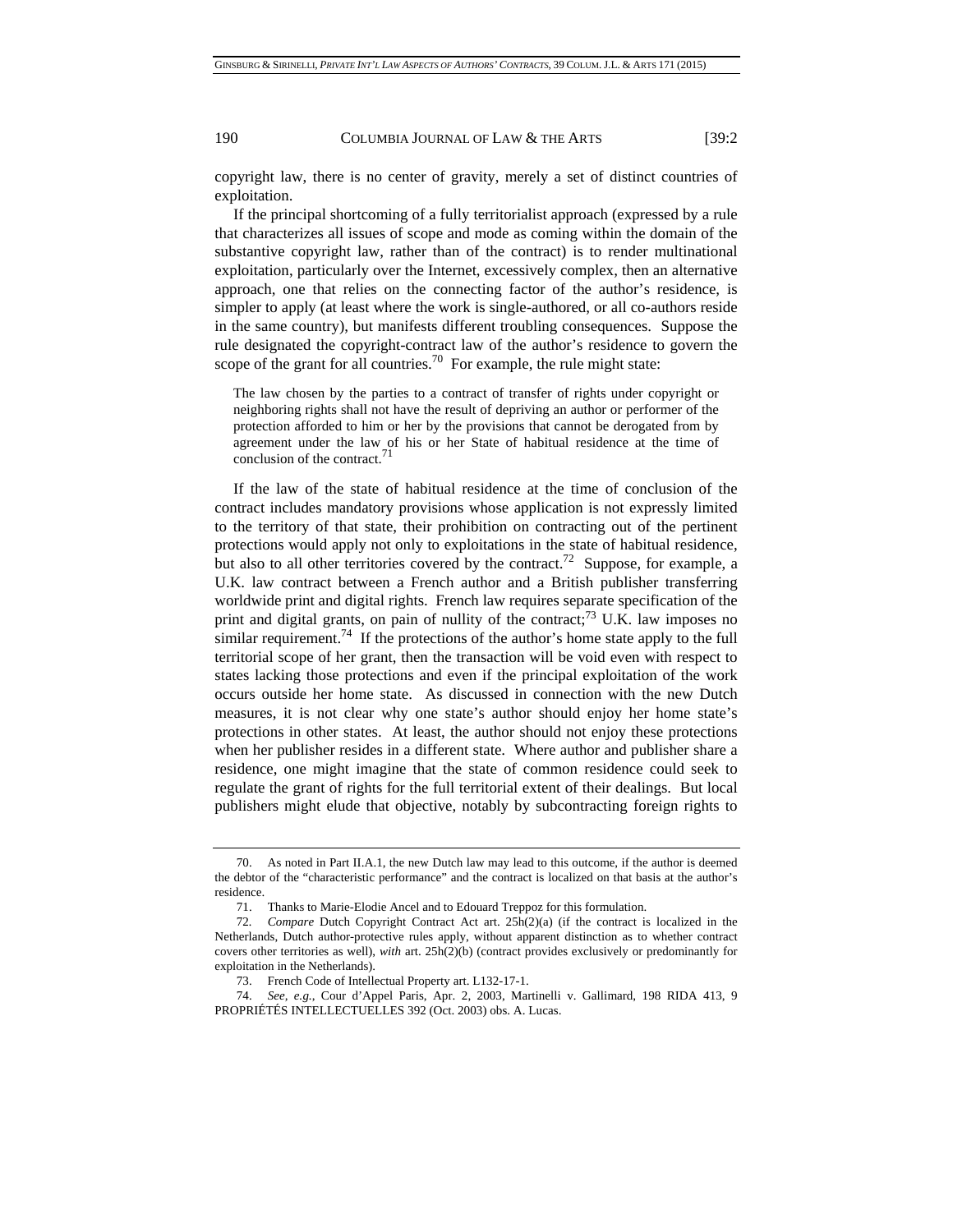foreign publishers. Unless the law of the state of common residence imposes its author-protective obligations on the publisher's successors in title,75 the first publisher's foreign grantee will incur none of those duties under a contract governed by the law of the grantee's state (assuming that state does not impose similar obligations for the benefit of authors not party to the contract between publishers).

Local mandatory rules that specify their territorial application afford one private international law technique to ensure that authors preserve the protections of their countries of residence whatever the law otherwise applicable to a grant of national or international rights. We have seen that the Dutch law takes a step in this direction, but may not go far enough in defining the international situations to which the Dutch law will apply. The following text offers another attempt:

(1) Whatever the law applicable to the contract, all States may require that their courts apply national laws that protect the rights of authors and that cannot be derogated from by agreement.<sup>76</sup>

In that event, States should define the criteria of territorial application of such provisions. The State may take into account and determine what weight to accord, notably:

- the localization within its territory of the habitual residence of the author or of his/her co-contractant, or of both, at the time of the conclusion of the contract;

- the exclusive or predominant exploitation of the work within the territory of the State.

(2) The courts of one State may give effect to similar mandatory provisions of another State when that State would apply its law to a grant that presents a close connection to that State.

In order to determine whether to give effect to foreign mandatory rules regarding authors' contracts, national courts should take into account the consequences of their application or non application.<sup>77</sup>

This approach gives national legislatures the possibility to direct courts to apply their own, or other states', author-protective laws regardless of the law that otherwise applies to the contract. Under this text, the author's habitual residence is one consideration, but it is neither determinative (where the forum coincides with the author's residence) nor preclusive (when the author resides in another state).

 <sup>75.</sup> As the Dutch law does with respect to the obligation to exploit the work, though it is not clear that this provision was intended to bind foreign successors in title. Dutch Copyright Contract Act art. 25e(6) ("If the other party to the contract has assigned the copyright to a third party, then the maker may also exercise the rights arising from the dissolution against that third party after having notified him, in writing, of the dissolution as soon as possible.").

<sup>76</sup>*. Cf.* Rome I art. 9(1) ("Overriding mandatory provisions are provisions the respect for which is regarded as crucial by a country for safeguarding its public interests, such as its political, social or economic organization, to such an extent that they are applicable to any situation falling within their scope, irrespective of the law otherwise applicable to the contract under this Regulation."). The proposed rule is less stringent than Rome I, which states in Recital 37 that "[t]he concept of 'overriding mandatory provisions' should be distinguished from the expression 'provisions which cannot be derogated from by agreement' and should be construed more restrictively." Rome I, recital 37*.* 

 <sup>77.</sup> Thanks to Marie-Elodie Ancel for this formulation. *Cf.* the more restrictive standard of Rome I art. 9(3).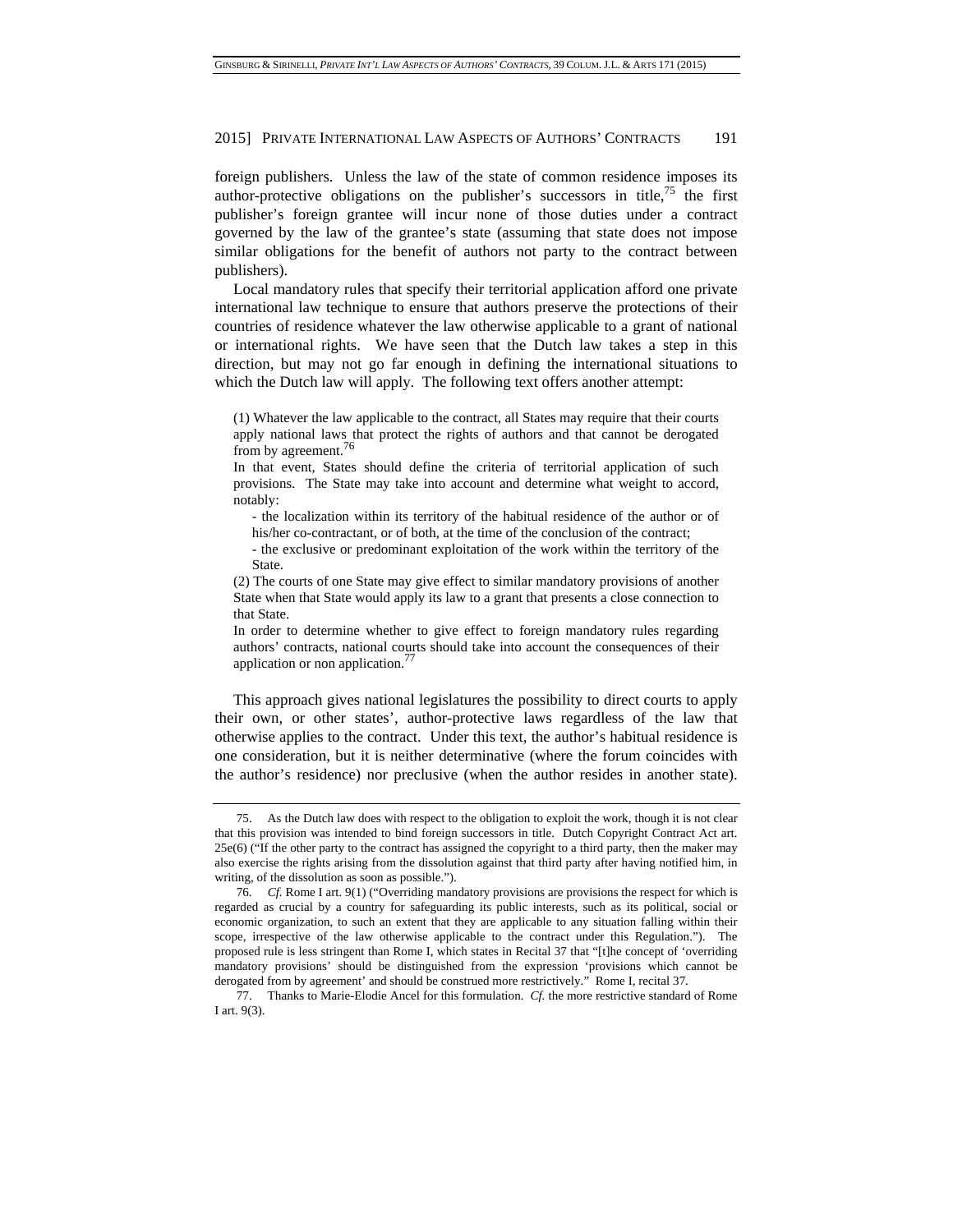Legislatures can give national courts more or less discretion as to the application of the point (1) criteria. This approach builds in considerable flexibility, but presents the concomitant disadvantage of complexity, since it would appear that each country's mandatory rules would apply only with respect to exploitations occurring within that country's borders. Moreover, complexity augments if various states differently identify or weight the criteria or confer varying levels of discretion on their courts. Finally, the rules risk "deactivation"78 by forum-selection clauses designating courts of states that do not apply other states' mandatory rules.

Another approach offers more simplicity, and may more successfully resolve problems of extraterritoriality:

Limitations to the scope of the law applicable to the contract or its formal validity:

(1) (a) Regardless of the law applicable to a contract dealing with intellectual property rights, a creator or a performer can invoke the protection afforded to him by the provisions that cannot be derogated from by agreement under the law of the State where, under the contract, the exclusive or predominant exploitation of the rights is due to take place.

(b) Where the place of exclusive or predominant exploitation of the rights cannot be determined pursuant to letter (a), a creator or a performer can invoke the protection afforded to him by the provisions that cannot be derogated from by agreement under the law of the State of his habitual residence at the time of conclusion of the contract.

Similarly, where several creators or performers habitually resident in different States contract with another party, they can specify in the contract which law, among the States of their habitual residence, will govern their inalienable rights; otherwise, they can invoke the protection afforded to them by the provisions that cannot be derogated from by agreement by the law of the State with which all of them are most closely connected.<sup>7</sup>

This solution ranks the law of the country of predominant exploitation above the law of the author(s)' country of residence; whichever country's author-protective rules apply, they will control the full territorial extent of the transaction. In the former case, the transaction's center of gravity will be the country of exclusive or predominant exploitation; the simplification gained by applying that country's rules to exploitations occurring in other states may well warrant extraterritorial spillover. But that conclusion may turn on the understanding of "predominant": as we have seen in connection with the Dutch law,  $80$  the term does not define what proportion of the exploitations must take place in the norm-imposing country. The greater the spillover, the more controversial the extraterritorial extension.

The alternative choice of law also depends on the meaning of "predominant," for the author-protective rules of the author(s)' residence will apply only in the

<sup>78</sup>*. See* D. Bureau & H. Muir-Watt, *L'impérativité désactivée*, RCDIP, 2009.1, *cited in* E. Treppoz, *supra* note 67.

<sup>79.</sup> Thanks to Marie-Elodie Ancel for this formulation. *Cf.* the more restrictive standard of Rome I art. 9(3).

<sup>80.</sup> See *supra* text accompanying notes 46–47.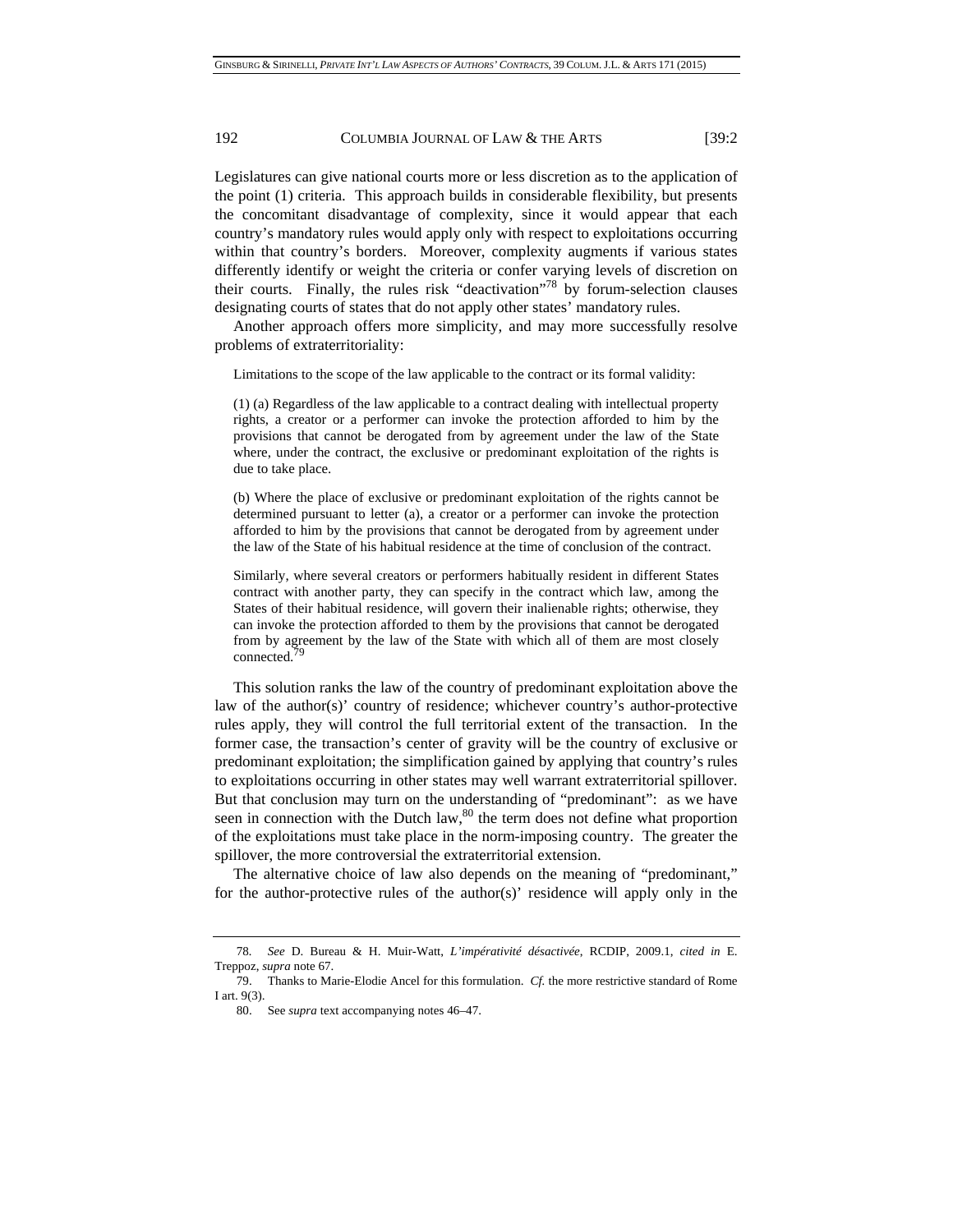absence of an exclusive or predominant place of exploitation. By proposing rules to identify a single country for all co-authors, the alternative rule helpfully confronts the potential complexity of a residence criterion when a multiplicity of differently-residing authors or performers effects the transfer. The alternative rule also reduces complexity by providing for the application of the author-protective provisions of the (designated) country of residence to the whole transaction. We have seen that extraterritorial application of the residence criterion may result in applying a law that does not converge with the transaction's center of gravity, but this approach avoids that critique because the residence criterion comes into play only in the absence of a contractual center of gravity. Nonetheless, the extraterritorial application of the law of the author's residence, particularly if that law includes obligations whose non fulfillment voids the contract, may seem exorbitant.

A final example would guarantee authors and performers the benefits of their home states' protective legislation, but would limit the application of those provisions to the territory of the author's or performer's habitual residence.

Notwithstanding the law applicable to a contract of transfer of rights under copyright, a creator may invoke the right of the country where she habitually resided at the time of the work's creation, for rights that cannot be waived/transferred under the law of that country, but only for the rights under copyright exploited in that territory.

Notwithstanding the law applicable to a contract of transfer of neighboring rights, a performer may invoke the right of the country where she habitually resided at the time of the rendering of the performance, for rights that cannot be waived/transferred under the law of that country, but only for the rights under neighboring rights exploited in that territory.81

More rigid, but also more simple, this provision may offer the easiest rule to adopt. (As discussed earlier, the rule does not preclude a national legislature from making its author protections available to nonresident authors by characterizing particular author-protective rules as substantive copyright rules, and therefore as subject to the law of the country for which protection is sought.) For countries other than the author's residence, the rule preserves the law chosen by the parties to govern the transaction.

## **CONCLUSION**

Like other mandatory rules, the rules offered here depart from classic, contentneutral, private international law rules, because they seek to impose a particular outcome. But content-neutral choice of law rules are what create the problem that provoked this examination in the first place: the rule of "party autonomy," which directs courts to look to the law the parties choose for their contract, enables the

 <sup>81.</sup> Thanks to Mireille van Eechoud for this formulation.